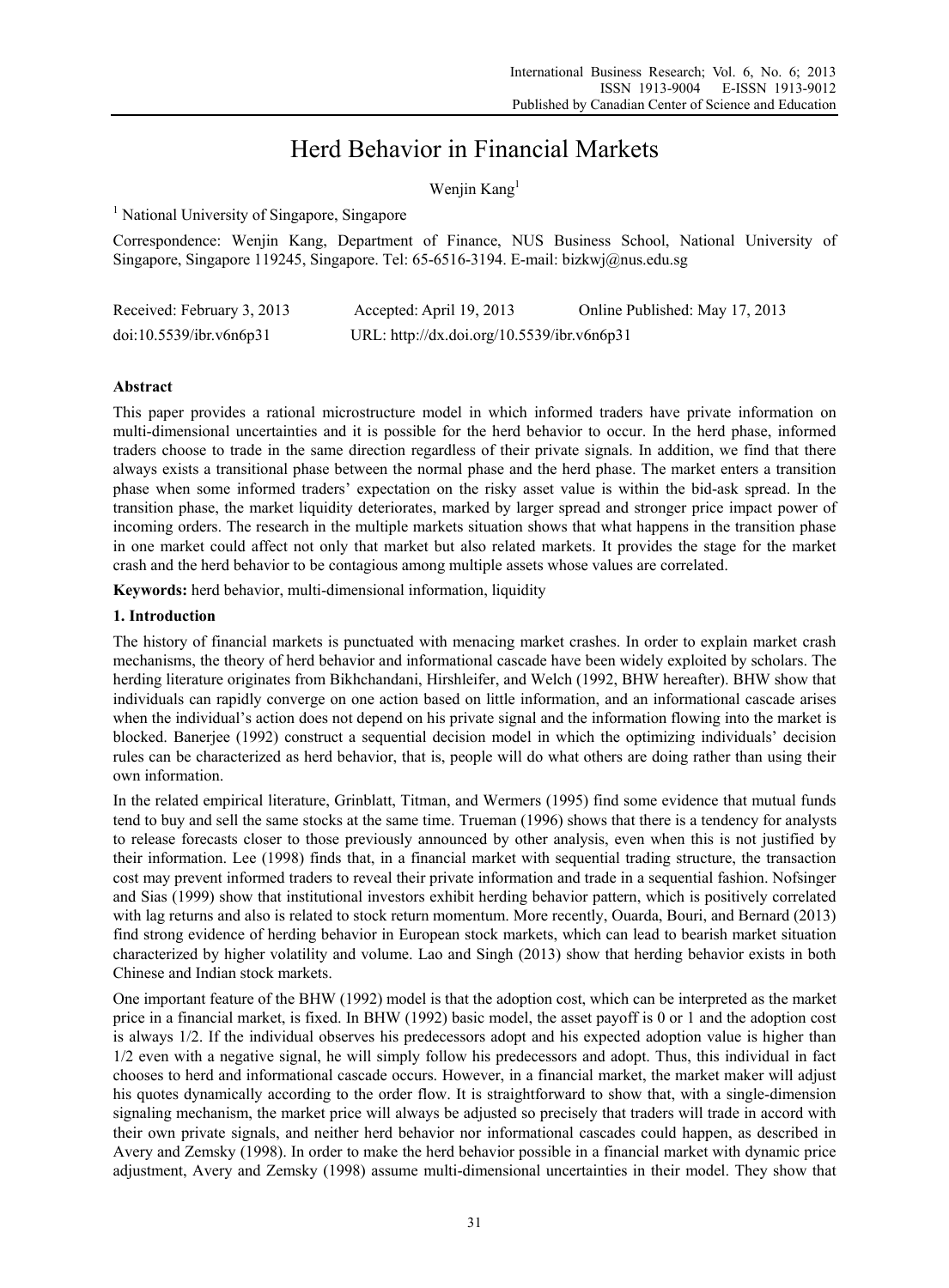with the coexistence of value uncertainty and event uncertainty herd behavior is possible to happen. With an additional compositional uncertainty, a bubble and the burst can be simulated.

Inspired by their delicate information structure, we assume different kinds of uncertainty and information structure and extend the discussion into different directions in this paper. For example, few papers in the literature have discussed what will happen after a crash. As we know, after a crash, the market could behave very differently. Sometimes a fast and strong rebound follows the crash. For example, after the event in September of 2001, the S&P 500 index took only one month to rebound to the level attained before the attack. On the other hand, the market may stay depressed in the aftermath of the crash for a much longer period. After the 1997 Asian crisis, it took the Hong Kong Hang Shen Index more than two years to climb back to the level it had attained before the crisis. A natural question is what causes these differences in recovery speed.

In this paper, we present a model with multiple dimensions of uncertainty to explain not only the crash itself but also how the market will behave after the crash. In particular, we assume that the asset value consists of two components, indicating a two-dimensional uncertainty structure. Each component has two possible states -- a high state and a low state. Only when both components are in the high state, can the final asset payoff be high. If either of these two components is in the low state, the asset payoff will be low. The informed trader receives two signals on these two components, separately. One signal is perfect, that is, if the first value component is in the high (low) state, the corresponding signal will be positive (negative). The other signal is noisy. If the second value component is in the high (low) state, this noisy signal will be positive (negative) with a probability larger than 1/2 but less than 1. Given the value structure and signal mechanism, if we assume the market is not in the herd phase, the informed trader will buy only when he receives a positive perfect signal and a positive noisy signal, and will sell when he receives either a negative perfect signal or a negative noisy signal combined with a positive perfect signal. A negative perfect signal received by the informed trader implies that the asset payoff is surely low. Hence we call it as the strong-negative signal. If the informed trader receives a negative noisy signal combined with a positive perfect signal, it indicates that the asset payoff is likely to be low, but not necessarily. We name it as the weak-negative signal. We also name the combination of a positive perfect signal and a positive noisy signal as the positive signal.

Thus, a market sell order has two possible explanations. It could be caused either by a strong-negative signal or a weak-negative signal. For the informed trader, these two types of signals are exclusive to each other. The informed trader can tell the difference, but the market maker cannot. He has two layers of uncertainty. Facing the income sell order, the market maker will place more weights on both the possibility of a strong-negative signal and the possibility of a weak-negative signal. Enhancing the latter belief will produce larger downward price pressure than the former since the asset value is definitely low with a negative perfect signal.

If there are consecutive and excessive sell orders on the market, the market maker will believe that it is likely to be caused by the informed trader receiving a strong-negative signal and will adjust his quotes downward aggressively sooner or later. Thus, a market crash can happen. If it is true that the perfect-signaled component is in the low state, the price will remain stable at the low level because every informed trader receives a strong-negative signal and knows that the final asset payoff is low. No rebound will happen after the crash in this scenario.

The model becomes more interesting when the realization of the perfect-signaled component is high. The informed trader knows this and will receive either a weak-negative signal or a positive signal. He only needs to infer the value of the noisy-signaled component from his own private noisy signal and the historical order flow in order to assess the asset payoff. The market maker, however, has to infer the value of not only the noisy-signaled component, but also the perfect-signaled component. Therefore, the herd behavior is possible because of the multiple-dimension uncertainty and the information asymmetry. Excessive sells can still lead to a market crash. If the market maker puts too much weight on the belief that of the perfect-signaled component is in the low state, which is not the truth here, and set the price too low, the informed trader's expectation of the asset value could be higher than the market price even if he receives a weak-negative signal. Thus, a herd buy, which is defined as every informed trader will buy regardless of his own private signal, could happen.

In addition, we find a particularly interesting transition phase existing between the normal phase and the herd phase. During the transition phase, some informed trader's expectation falls into the bid-ask spread and he will choose neither to buy nor to sell. In this transition phase, the market is more sensitive, and the bid-ask spread becomes larger than usual. Also, sell orders submitted in the transition phase has stronger price impact power and can tumble the price down quickly. It may lead to a market crash. If the price is set too low and there is a herd buy after the transition phase, it indicates a rebound following the crash.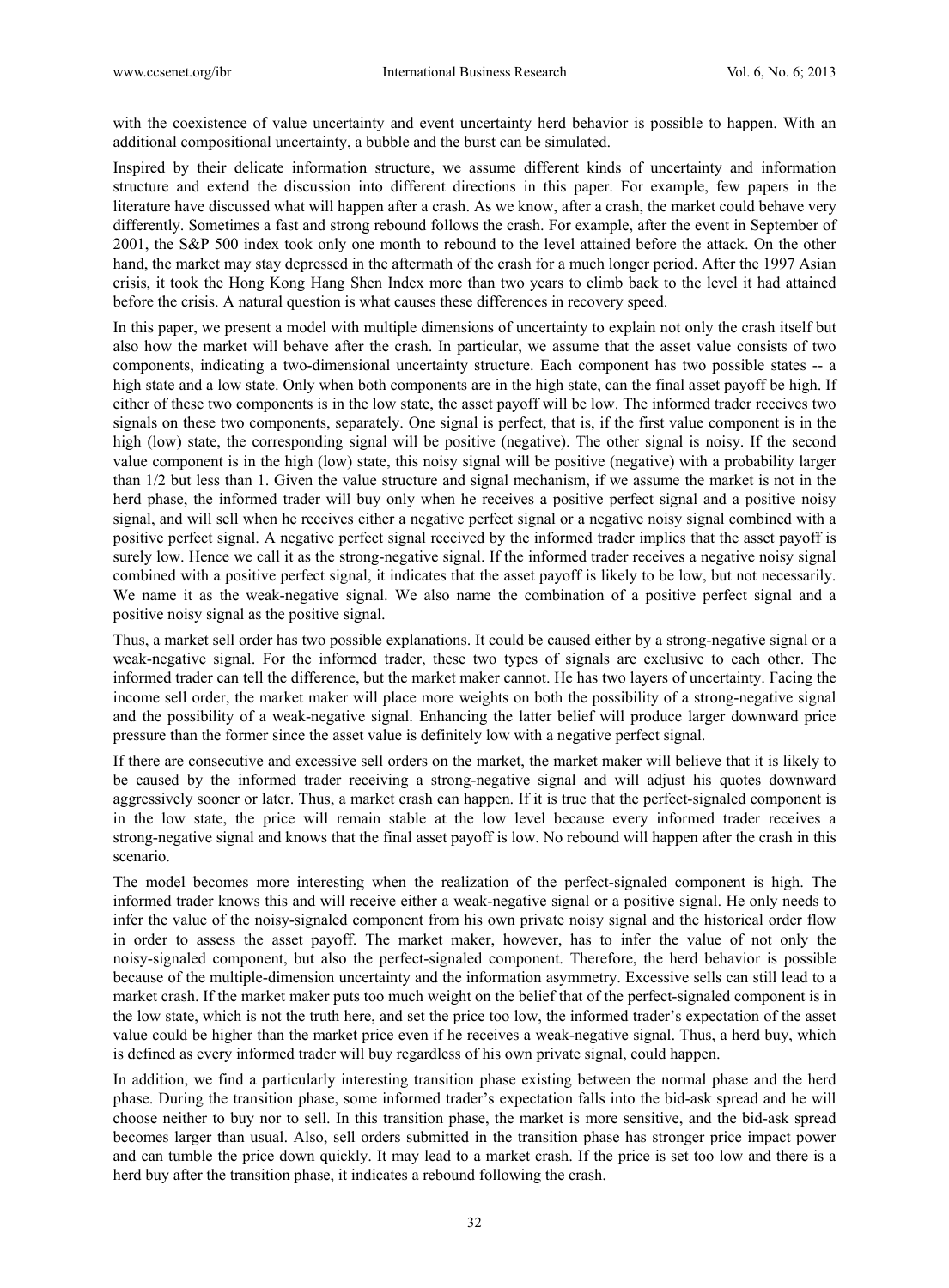Next, we consider the situation of multiple assets sharing a common value component as the link of their value and address whether the trading in one market can trigger the herd behavior in another related market. We provide an interesting example in which it not only triggers but also significantly accelerates the occurrence of herd behavior in another market, because what happens in one market during its transition phase will substantially affect other related markets.

This paper is organized as follows: Section 2 introduces the economy and our assumptions for the model. In Section 3 we discuss the mechanism of herd behavior and the attributes of the transition phase before the herding. In Section 4, we move to a multiple-asset scenario and show an example of contagion of herd behavior. Finally, Section 5 concludes this paper and discusses some topics for future research.

#### **2. The Economy**

We first consider a market for one risky asset and one riskless asset. For the sake of simplicity, the time discount rate is zero, and the price of the riskless asset is used as the denominator. We assume that the risky asset pays no dividend and an infinite sequence of traders can arrive before its liquidation. The ex post liquidation value *Y* of the risky asset is can be written as  $Y=VW$ . *W* can be interpreted as the quality of the production technology of the firm, and *V* is its management strength. There are two states of firm's technology, promising technology  $(W_H)$ and fruitless technology  $(W_L)$ :  $W_H$ =1 and  $W_L$ =0. Similarly, there are two states for *V*, that is, strong management  $V_H$ =1 and weak management  $V_L$ =0. The informed traders know whether the production technology is promising or not since it can be revealed by scientific research. They receive only noisy signals, however, about its management strength, since it cannot be easily quantified. When there are two companies using the same production technology, the technology itself is the same, but their management strength could be different. Hence, we could have two assets with  $Y_1 = V_1W$  and  $Y_2 = V_2W$ , whose interaction will be discussed in Section 4.

We can rewrite our information structure as  $Y = 1$  {private signal is clear ( $w=0$ )} $\times 0 + 1$  {private signal is noisy  $(w=1, v \text{ is noisy}) \times V$ . This information structure represents a world of two possible natures: one is a world of no uncertainty to the informed traders, since their signal is always right; the other is a world where the informed traders' signal is noisy. *V* is the informed trader's expectation of *Y* according to his own noisy signal in the second nature. The informed traders know which nature the world belongs to, but the market maker does not. The nature *W*=0 implies that the profitability of the technology is so poor that no firm can earn a high return; the other nature  $W=1$ ,  $Y=V$  implies that the technology is good, but the individual firm needs to distinguish itself from its competitors by capable management to succeed. As we have said above, the informed traders know which nature the world belongs to, but the market maker doesn't.

A virtue of our model is that our information structure can be packed into a concise mathematical form, that is, *Y=VW*, where *W* can serve as the common value linkage. For example, if we interpret *W* as technology strength, it can serve as the link of asset values of different firms within the same industry that adopt the same production technology. Hence, our model is able to provide an explanation of how a crash could happen and be contagious among a group of assets whose values are related with each other. The motivation to design a common link of returns is that during a crash investors' concerns are usually not limited to a few individual firms. For example, in the burst of NASDAQ bubble in 2000, high-technology stocks were hit most, and then in the recent financial crisis in 2008, it is financial industry that investors worry more.

In our model, risk-neutral traders arrive on the market sequentially, indexed by the time *t* =1, 2, 3,…… They have the option to buy or sell one unit of stock or choose not to trade. This model actually allows a trader to trade more than one unit implicitly. If the trader wants to trade *n* units, we can treat the trader as presenting trade orders at time {*t*, *t*+1,…, *t*+*n*-1} with one unit of trade per time. The average of these *n* trading prices is equal to the actual price the trader pays. Two types of traders exist: the informed and uninformed trader. The possibility of a trader being informed at any given time is  $\mu$ , and the possibility of being uninformed is  $1-\mu$ . Informed traders know *W* precisely; i.e., their signal *w* about *W* is always right, and they receive a noisy private signal  $v_i$ regarding the true value of *V*, with  $Pr(v_i=1|V=1) = Pr(v_i=0|V=0) = p > 1/2$ , and  $Pr(v_i=1|V=0) = Pr(v_i=0|V=1) =$  $1-p \leq 1/2$  before they arrive on the market. Uninformed traders trade for liquidity reasons and don't have any information about either the quality of the company's technology *W* or the management strength *V*. We assume that the uninformed traders choose to buy or sell with a fixed probability.

The market maker is risk-neutral and competitive. He observes the trading history  $H_t$  and sets up different prices for the incoming buy and sell order. Ask price:  $A_i = E(Y | H_i, h_i = Buy)$ , Bid price:  $B_i = E(Y | H_i, h_i = Sell)$ .

The market price can be written as  $p=E(Y|H_t)$ .  $H_t = \{h_1, h_2, \ldots, h_{t-1}\}$  is the trading history just before the trade at time  $t$ .  $h_i$  could be buy, sell, or not trade. Here we assume that market maker can observe agents who come to the market and decide not to trade. While the arrival of an agent who does not trade might not be observable in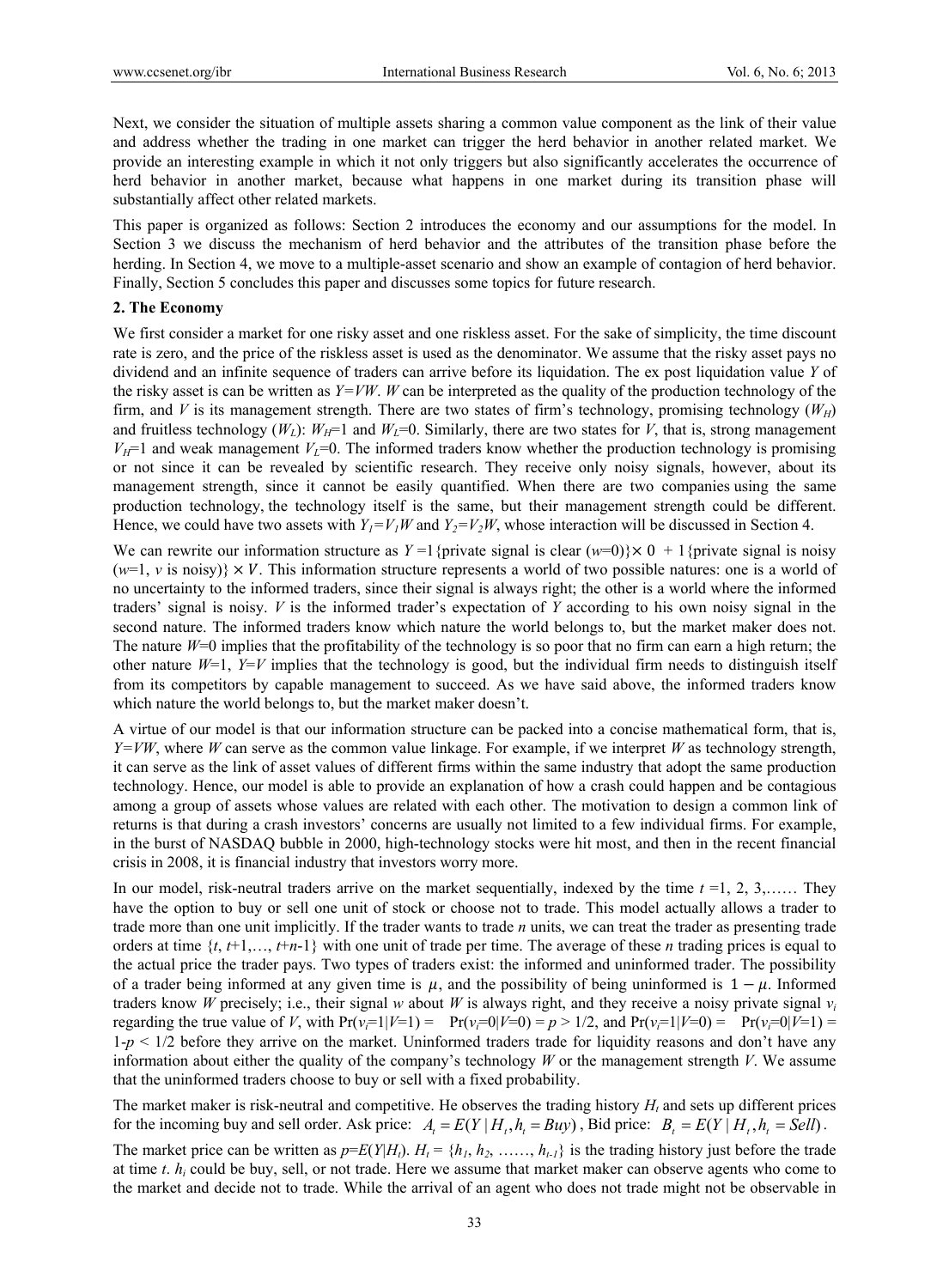reality, total volume is observable and the arrival of many no-trade decisions reduces volume. Also, the market maker can observe the time between orders. If the time between two orders is significantly longer than the average, it is very possible that some agent may arrive and decide not to trade. The bid-ask spread is  $\Sigma_t = A_t - B_t$ . We define the market maker's assessed distribution on the quality of technology *W* and the management strength *V* as  $\phi_w^t = P(W = w | H_t)$  and  $\pi_v^t = P(V = v | H_t)$ .

## **3. Herd Behavior in the Single Risky Asset Market**

The key idea in an informational cascade is that no new information reaches the market when informed traders with different private signals choose the same action. Similarly, we can introduce the concept of an informational block that happens to some agents if the trade just presented will not change their expectation of asset value. The formal definition is as follows. We should note that it is possible that at the same time an informational block occurs to one type of market participants while no informational block happens to other types.

**Definition 1**, Informational Block: Informational Block happens to a particular type of market participants when  $E(Y|H_t, A$ gent's Information) =  $E(Y|H_t, h_t, A$ gent's Information) and Pr(*Y*= $E(Y|H_t, A$ gent's Information))<1.

The term "herd behavior" is used to describe the phenomenon that informed traders make the same decision to buy or sell even when their private signals are different. In this model, it means that the informed traders with varying signals of *Y*,  $y_i = v_i w_i$ , are trading the same direction. The definition of herding is focused on the agent's behavior pattern.

**Definition 2**, Herd behavior: We define that herd behavior occurs in the market at time t if (*Herd Buy*)  $Pr(h_i = Buy \mid H_i, Agent = Informed) = 1$ , or (*Herd Sell*)  $Pr(h_i = Sell \mid H_i, Agent = Informed) = 1$ .

We assume that no herd behavior occurs at time  $t=0$  and provide the following propositions about the existence of the herd behavior.

**Proposition 1**: When no uninformed traders exist, i.e.,  $\mu = 1$ , herd behavior can never happen in market equilibrium.

# (*Proof: See Appendix*)

**Proposition 2:** when uninformed traders exist, i.e.,  $\mu < 1$ , herd behavior happens with a strictly positive possibility. What's more, herding in the wrong direction also happens with a strictly positive possibility.

## (*Proof: See Appendix*)

Propositions 1 and 2 show that the information asymmetry and the trading activity of uninformed traders together can lead to an "improper" market price. We think of the price as "proper" if it can make informed traders with different private signals choose different actions in the market and make the trading orders submitted informative. The "improper" market price loses its function of separating informed traders with different private signals. In our model, it results in that all the informed traders choosing the same action regardless of their own private signals. This is exactly a herd behavior. We provide a numerical example to further illustrate how that herd behavior can happen in the following paragraph.

*Example 1*: We consider an economy in which the proportion of informed traders is  $\mu = 0.17$ , with the remaining 83% of traders being uninformed. The informed trader receives a perfect signal *w* about *W* and a noisy signal *v* about *V*. The accuracy of the informed trader's signal on *V* is  $Pr(V=v)=0.517$ . The prior belief is  $Pr(W=1)=0.98$ ,  $Pr(W=0)=0.02$ , and  $Pr(V=1)=Pr(V=0)=0.50$ . For the sake of simplicity, in this example we assume that the uninformed trader's decision won't be affected by the market price. In detail, we assume that any uninformed trader will buy with probability 0.4, sell with probability 0.4, and choose not to trade with probability 0.2, regardless of the market price. Suppose the realized state of *W* is *W*=1. Hence, all the informed traders know this by receiving signal  $w=1$ , and they receive different signals on *V*. We call the signal  $w=1$  &  $v=1$ a positive signal and  $w=1$  &  $v=0$  a negative signal. We consider the case of consecutive sell orders that could lead to herd buy. To the market maker, a sell order could come from the informed trader with either a strong-negative signal  $w=0$  or a weak-negative signal  $w=1$  &  $v=0$ , since he does not know  $W=1$ . Hence, he needs to assign positive probabilities on both signals. As we have discussed above, the strong-negative signal will create a larger downward price pressure than the weak-negative signal, since *w*=0 means that the asset payoff is absolutely zero. As soon as the ask price is lower than a critical value, herd behavior occurs. The specific pricing formulas are listed in the proof of proposition 3 in the Appendix.

Table 1 shows the details of the market facing consecutive sell orders. Before period 1, the price is equal to the unconditional expectation, i.e.  $P_1$ =0.49. The market maker sets the ask and bid price as  $A_1$ =0.4955 and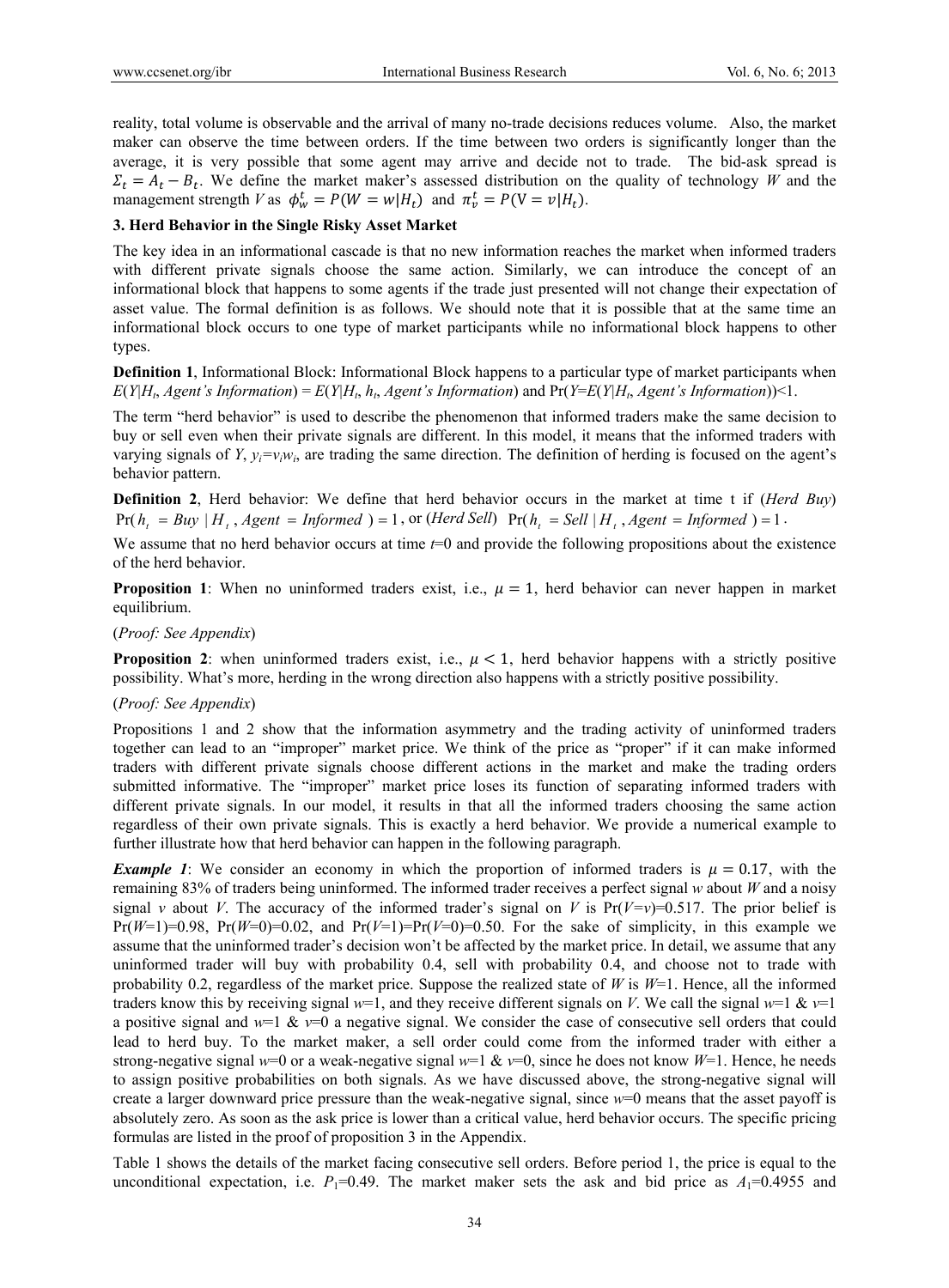*B*<sub>1</sub>=0.4846. The informed trader with a negative signal have  $E(Y|w=1,v=0)$ =0.4830<*B*<sub>1</sub>. Therefore, the informed trader with a weak-negative signal will sell according to his private signal, and there is no herd behavior in period 1.

| Time                                                          | $t=1$  | $t=2$                                | $t=3$                    |
|---------------------------------------------------------------|--------|--------------------------------------|--------------------------|
| <b>Trading History</b>                                        | N/A    | $t=1$ : Sell                         | $t=1$ : Sell; $t=2$ Sell |
| $E(Y H(t), w=1, v=0)$                                         | 0.4830 | 0.4795                               | 0.4795                   |
| A(t)                                                          | 0.4955 | 0.4905                               | 0.3539                   |
| B(t)                                                          | 0.4846 | 0.3205                               | 0.2694                   |
| Ask-Bid Spread                                                | 0.0109 | 0.1700                               | 0.0845                   |
| Decision of the informed trader with signal ( $w=1$ & $v=0$ ) | Sell   | Not Trade                            | Buy                      |
| Herd                                                          | No     | No                                   | Yes                      |
| Informational Block to the Informed Trader                    | No     | Yes for Sell order, No for Buy order | Yes                      |

Table 1. Market facing consecutive sell orders with a rational market maker

After the first sell order in period 1, the market maker updates the price as  $A_2=0.4905$  and  $B_2=0.3205$ . Since  $A_2 \ge E(Y|H_2 = (S), w_2 = 1 \& w_2 = 0) = 0.4795 > B_2$ , the informed trader will not trade instead of selling when he receives the negative signal. Herd behavior does not occur, since informed traders with different signals act differently. We should, however, notice that there are two important features for this period. The first feature is that the sell order is now uninformative to the informed trader, since he is able to conclude that it can only come from the uninformed trader because even the informed trader with a weak-negative signal will not sell. The second feature is that the price drops more quickly than before. In this period, facing a sell order, the rational market maker can also infer that the informed trader with a weak-negative signal  $w_2=1&&y_2=0$  will not sell. Therefore, to the market maker, the decision to sell, if it is from the informed, come only from the informed trader with a strong-negative signal  $w_2=0$ , which indicates that the asset's payoff is surely zero. Therefore, this sell in the second period will affect the price more substantially than the sell order during the first period.

After the first and second sell, the market maker sets the price as  $A_3=0.3539$  and  $B_3=0.2694$ . It will cause a herd buy, since  $E(Y|H_3=(S,S), w_2=1&\&v_2=0)=0.4700>A_3$  and every informed trader will buy regardless of his private signal. We should note that up to now we only assume the realization of *W* is  $W=1$  and impose no restriction on *V*. Therefore, *V* could be either 1 or 0. If  $V=0$ , we have  $Y=WV=0$ . It implies that the herd buy is going in the wrong direction. Hence this example shows not only the existence of herd behavior, but also the possibility of herding in the wrong direction.

During the herd buy, the probability that the incoming order is a buy order is large, since all informed traders will buy. Hence, the accumulation of excessive buy orders will alleviate the market maker's concern of *W*=0, and make the price rebound. This post-crash rebound will only happen when *W*=1. If *W*=0, no matter how low the price is, as long as it is greater than zero, the informed traders will stick to sell since they know that *Y*=*WV*=0. Correspondingly, no herd buy will happen as the rebound after crash.

Figure 1 depicts the evolution path from the normal phase to the herd phase. Phase 1 is the normal phase where the informed traders with different signals will act differently. Informed traders with positive signals will buy, and those with negative signals will sell. Hence trades provide information to both the market maker and future informed traders. When the expectation of informed traders with negative signal falls into the bid-ask spread, we enter Phase 2, the transition phase. The informed traders with weak-negative signals will choose not to trade rather than choosing to buy or sell. Therefore, at least some orders, like the sell order in this example, will become uninformative to the informed trader. We can call it as a "half-informational block" to the informed trader. Phase 3, the herd phase, happens when all the informed traders' expectations concentrate on one side of the price. A herd buy occurs in this example. The trading is not informative to the informed trader at all, but the market maker can still obtain information from the order flow. Thus, to the informed trader, an informational block happens when there is a herd behavior.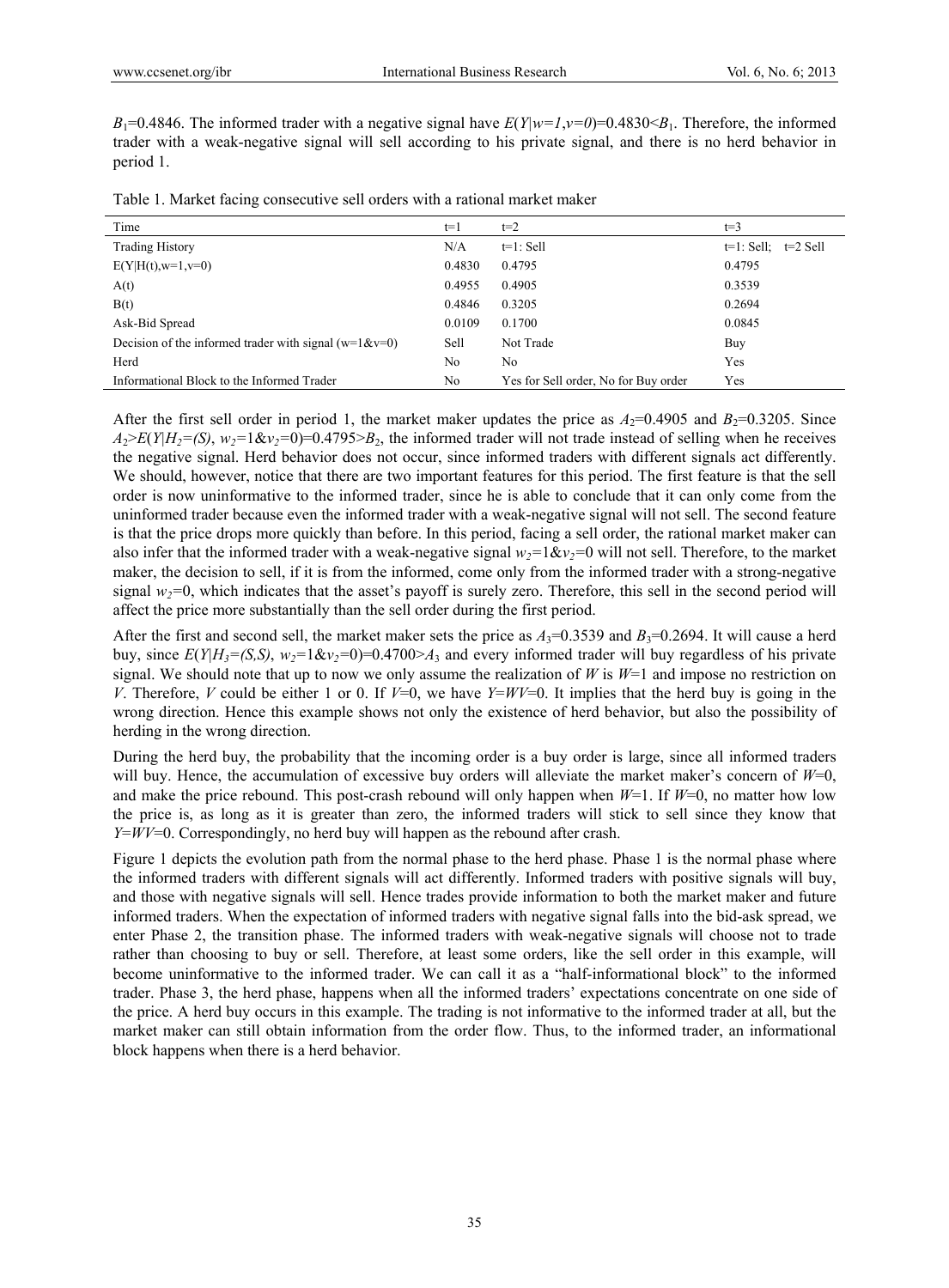

Figure 1. Evolution to herd with consecutive sell orders

There are several interesting features in this transition phase. The bid-ask spread becomes larger. The market depth decreases, because the trade in the transition phase has stronger price impact power. If the trade presented in the transition phase is unfavorable, market price could change rapidly and the herd behavior occurs. As a formal description, we provide the following definition and propositions.

**Definition 3**, Transition Phase: We define that the market is in the transition phase if some informed traders' expectation of the asset payoff is within the bid-ask spread, that is,  $B_t \leq E(Y|H_t, \text{Informed Agent's Singal}) \leq A_t$ .

**Proposition 3**: If we assume that there is only one risky asset traded in the market, the market must enter and stay in the transition phase for at least one period before the herd behavior occurs. In other words, it cannot jump from the normal phase to the herd phase directly.

## (*Proof: See Appendix*)

**Proposition 4**: The bid-ask spread in transition phase is larger than both the spread in the normal phase and the spread in the herd phase, holding everything else equal.

# (*Proof: See Appendix*)

Proposition 3 validates the existence of transition phase. Since the market maker is risk-neutral and the spread is totally determined by the adverse selection cost in our model, Proposition 4 implies that the adverse selection is most severe in the transition phase. As we have discussed above, in our model there are three types of signals for the informed trader: the strong-negative signal ( $w=0$ ), the weak-negative signal ( $w=1$  &  $v=0$ ), and the positive signal ( $w=1$  &  $v=1$ ). In the normal phase, the sell could come from either the informed trader with the strong-negative signal or the informed trader with the weak-negative signal, and the buy is from the informed trader with the positive signal. When the market enters the transition phase, the market maker knows that the sell order could come only from the informed trader with the strong-negative signal, while the meaning of buy order remains the same. Hence, the bid price will drop quickly with the incoming sell orders and the bid-ask spread will increase. In the herd phase, the information content of a sell is the same as in the transition phase, while the information content of a buy order is weakened due to the herd buy. Therefore, the bid-ask spread in the herd phase will be smaller than the spread in the transition phase.

**Proposition 5**: Considering the magnitude of price adjustment caused by the trade just-presented, that is,  $\Delta A_t = |A_{t+1} - A_t|$  and  $\Delta B_t = |B_{t+1} - B_t|$ , we have  $\Delta A_t^T \ge \Delta A_t^N$ ,  $\Delta A_t^T \ge \Delta A_t^H$ , and  $\Delta B_t^T \ge \Delta B_t^H$ , when holding everything else equal. (The superscripts of *T*, *N*, *H* are correspondingly the symbol of Transition phase, Normal phase, and Herd phase.)

#### (*Proof: See Appendix*)

**Proposition 6**: If the agent just arriving at time *t* chooses not to trade, there is no price change in the normal phase and the herd phase. In the transition phase, however, the price will change. The bid price will increase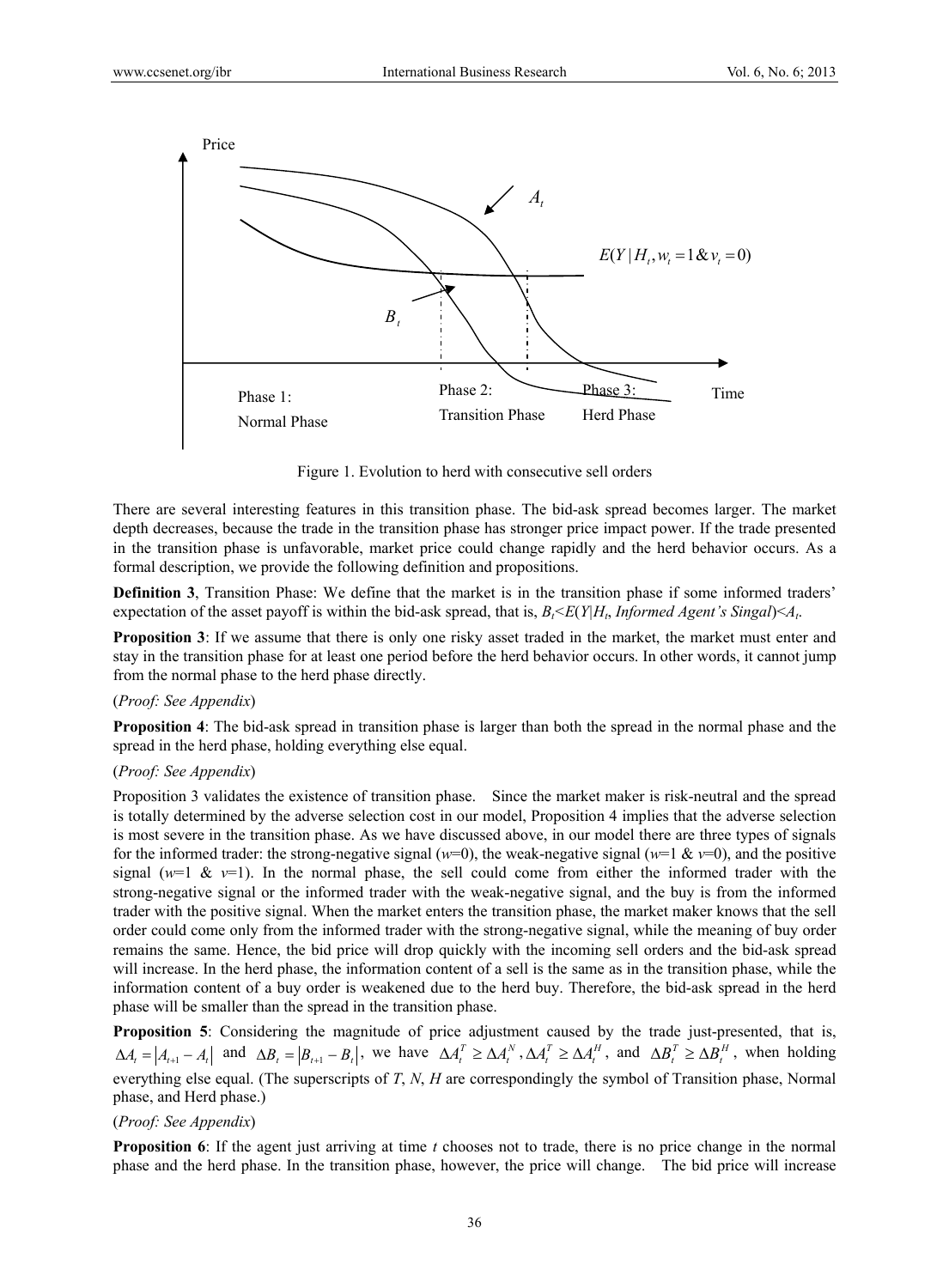when  $g - \delta g$ *<sup>t</sup> g*  $\phi_1' < \frac{g(1-\delta)}{\delta+g-\delta g}$  and decrease when  $\phi_1' > \frac{g(1-\delta)}{\delta+g-\delta g}$ *<sup>t</sup> g*  $\phi_1' > \frac{g(1-\delta)}{\delta+g-\delta g}$ . The ask price will increase when  $(h+g-1)$  $(1 - h)$  $\gamma$ <sup>1</sup>  $\gamma$ (h+g- $\frac{\mu p(1-h)+\mu}{\gamma(h+g-1)}$  $\mu_p$   $\mu_p(1-h) + \gamma g$  $\phi_1' < \frac{\mu p(1-n) + \gamma g}{\gamma(h+g-1)}$  and decrease when  $\phi_1' > \frac{\mu p(1-n) + \gamma g}{\gamma(h+g-1)}$  $(1 - h)$  $\gamma_1 > \frac{}{\gamma(h+g-1)}$  $> \frac{\mu p(1-h)+\mu}{\gamma(h+g-1)}$  $\mu_p$   $\mu_p(1-h) + \gamma g$  $\phi_1^t > \frac{\mu p(1-n) + \gamma g}{\gamma(h+g-1)}$ .

$$
(\delta, g \text{ and } h \text{ are all functions of } \pi_1' \text{ and } \pi_0' \cdot \delta = \frac{\mu \pi_0^t (2p - 1)}{\mu [p \pi_0^t + (1 - p)\pi_1^t] + \gamma}, \ g = \frac{\mu [p \pi_0^t + (1 - p)\pi_1^t]}{\mu [p \pi_0^t + (1 - p)\pi_1^t] + \gamma}
$$

and 
$$
h = \frac{\mu[(1-p)\pi_0^t + p\pi_1^t - (2p-1)\delta\pi_1^t] + \gamma}{(1-\delta)\{\mu[(1-p)\pi_0^t + p\pi_1^t] + \gamma\}}.
$$

## (*Proof: See Appendix*)

Proposition 5 shows that usually in the transition phase the price change caused by the incoming trade order is likely to be larger than or equal to that in the normal phase and herd phase when we hold everything else equal. In other words, market price is more sensitive to the trades presented in the transition phase. In addition, Proposition 6 indicates that, even facing an agent who chooses not to trade, the market maker will change his quotes in the transition phase. In the normal phase and the herd phase, only uninformed traders will choose not to trade. Every informed trader will buy or sell according to his own signal. However, in the transition phase, the informed trader with weak-negative signal  $w=1$  &  $v=0$  will not trade, since his expectation of the asset value is within the bid-ask spread. Hence, the decision of not trading becomes informative in the transition phase and is able to changes the market maker's quotes.

In this section we have constructed a model which a market crash may happen even if the market maker and all the informed traders are fully rational. Whether a rebound can happen after the crash depends on the value of *W*. Also, we find that there exists a transition phase between the normal phase and herd phase. The landmark of the transition phase is the deterioration of market liquidity. Proposition 4 shows that the bid-ask spread width increases in the transition phase. Proposition 5 shows that the price impact power of incoming orders is stronger in the transition phase. The notion that market liquidity is low in the transition phase, which is associated with higher non-trading probability, is consistent with findings in recent empirical microstructure studies. For example, Lesmond (2005) and Bekaert, Harvey and Lundblad (2007) suggest that large number of non-trading days implies low liquidity in the stock market. Kang and Zhang (2012) also show that the proportion of non-trading days is a good measure of liquidity in emerging equity markets.

#### **4. Contagion**

Finance literature shows that bank runs could be contagious. So how about the "stock run"? Could the herd behavior be contagious in the markets with different assets whose values are correlated? We believe that as long as traders and market makers are able to observe the history of trade in other markets, the correlation between the asset values can cause herd behavior to be contagious. More precisely, we define contagious spillover as the following: herd behavior in one asset market would not occur if agents in this market were not allowed to observe the trade history of other asset markets.

**Definition 4**: We define that there is a contagious spillover from asset B to asset A at time *t* if

(Herd Buy)  $Pr(h_i^A = Buy \mid H_i^A, H_i^B, Agent = Informed) = 1$ , while  $Pr(h_i^A = Buy \mid H_i^A, Agent = Informed) < 1$  or (Herd Sell)  $Pr(h_t^A = Sell | H_t^A, H_t^B, Agent = Informed) = 1$ , while  $Pr(h_t^A = Sell | H_t^A, Agent = Informed) < 1$ .

We then present an example of how contagious spillover happens between two asset markets. In this example, what happens in one market not only triggers herd behavior in another market, but also actually accelerates the pace toward herd behavior in that market.

*Example 2*: We assume that now in the economy there are two risky assets: asset A and B. The payoff of asset A is  $Y_A = WV_A$ , and the payoff of asset B is  $Y_B = WV_B$ . We suppose  $Corr(V_A, V_B) = 0$ , which means *W* is the only link between  $Y_A$  and  $Y_B$ . This setup can be applied to many realistic situations. For example, A and B belongs to the same industry that use the same set of production technologies, while they have difference management strength. In the economy, the proportion of informed traders in both markets is  $\mu_A = \mu_B = 0.17$ . The informed trader receives a perfect signal *w* about *W* and a noisy signal *v* about *V*. The accuracy of the informed trader's signal on *V* is different: Pr( $V_A = v_A$ )=0.557 and Pr( $V_B = v_B$ )=0.517. The prior belief is Pr( $W=1$ )=0.98, Pr( $W=0$ )=0.02,  $Pr(V_A=1)=Pr(V_A=0)=0.50$ ,  $Pr(V_B=1)=Pr(V_B=0)=0.50$ . We still assume that any uninformed trader coming to the market will buy with probability 0.4, sell with probability 0.4, and choose not to trade with probability 0.2,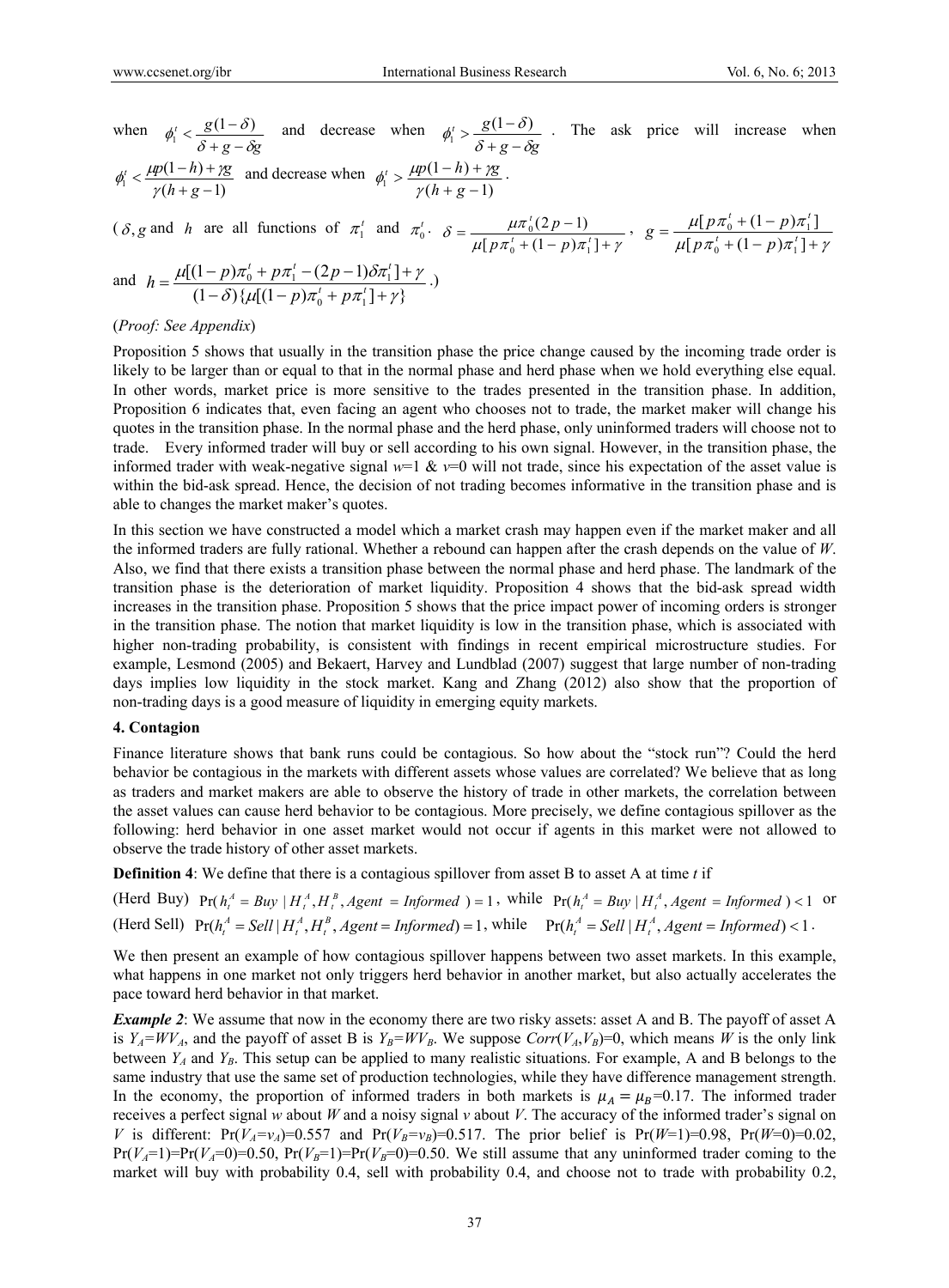regardless of the market price. Suppose the realized state of *W* is *W*=1. Hence all the informed traders know this and will receive different signals on  $V_A$  or  $V_B$ . We call the signal  $w=1$  &  $v=1$  a positive signal and  $w=1$  &  $v=0$  a negative signal. Table 2 shows the response of asset market A alone facing consecutive sells. Asset market B alone is actually what we have discussed in Example 1. Table 3 shows what will happen when these two markets face consecutive sell orders together.

In this example, herd behavior is less likely to happen in market A, because the precision of private signals in  $V_A$ is higher than the precision of private signals in  $V_B$ . From Table 2 showing the details of market A facing consecutive sells alone, we can see that we need 10 consecutive sell orders to push market A into the transition phase, and an extra 11th sell to enable the herd buy in the market. Compared with market B alone which needs only 3 consecutive sells to enter the transition phase and an extra 4th sell to trigger the herd buy as described in Table 1 in Section 3, we find that even a slight increase in the signal precision  $(\Pr(V=v)=0.517 \rightarrow 0.557)$  will reduce the possibility of herd behavior greatly.

| Time                                                          | $t=1$          | $t=2$          | $t=3$          | $t = 4$        | $t = 5$ | $t=6$  |
|---------------------------------------------------------------|----------------|----------------|----------------|----------------|---------|--------|
| A(t)                                                          | 0.5037         | 0.4907         | 0.4775         | 0.4640         | 0.4504  | 0.4364 |
| B(t)                                                          | 0.4767         | 0.4631         | 0.4492         | 0.4351         | 0.4206  | 0.4057 |
| Ask-Bid Spread                                                | 0.0270         | 0.0276         | 0.0282         | 0.0290         | 0.0298  | 0.0307 |
| $E(Y H(t), w=1, v=0)$                                         | 0.4430         | 0.4316         | 0.4202         | 0.4089         | 0.3977  | 0.3867 |
| Decision of the informed trader with the weak-negative signal | Sell           | Sell           | Sell           | Sell           | Sell    | Sell   |
| Herd                                                          | No             | No             | No             | No             | No      | No     |
| Time                                                          | $t=7$          | $t = 8$        | $t=9$          | $t=10$         | $t=11$  |        |
| A(t)                                                          | 0.4222         | 0.4077         | 0.3928         | 0.3776         | 0.2692  |        |
| B(t)                                                          | 0.3905         | 0.3749         | 0.3588         | 0.2373         | 0.1569  |        |
| Ask-Bid Spread                                                | 0.0317         | 0.0328         | 0.0340         | 0.1403         | 0.1123  |        |
| $E(Y H(t), w=1, v=0)$                                         | 0.3757         | 0.3649         | 0.3542         | 0.3436         | 0.3436  |        |
| Decision of the informed trader with the weak-negative signal | Sell           | Sell           | Sell           | Not Trade      | Buy     |        |
| Herd                                                          | N <sub>0</sub> | N <sub>0</sub> | N <sub>0</sub> | N <sub>0</sub> | Yes     |        |

Table 3. Markets A and B facing consecutive sell orders together

| Time                                     | $t=1$  | $t=2$             | $t=3$                              | $t=4$                                 |
|------------------------------------------|--------|-------------------|------------------------------------|---------------------------------------|
| Where the trade actually happens         | A      | A                 | $\mathbf B$                        | A                                     |
| <b>Trading History</b>                   | N/A    | $t=1$ : Sell in A | $t=1$ : Sell in A; $t=2$ : Sell in | $t=1$ : Sell in A; $t=2$ : Sell in A; |
|                                          |        |                   | A                                  | $t=3$ ; Sell in B                     |
| Market A                                 |        |                   |                                    |                                       |
| A(t)                                     | 0.5037 | 0.4907            | 0.4775                             | 0.3409                                |
| B(t)                                     | 0.4767 | 0.4631            | 0.4492                             | 0.2026                                |
| $E(Y H(t), w=1, v=0)$                    | 0.4430 | 0.4316            | 0.4202                             | 0.4202                                |
| Decision of the informed trader with the | Sell   | Sell              | Sell                               | Buy                                   |
| weak-negative signal                     |        |                   |                                    |                                       |
| Herd                                     | No     | No                | No                                 | Yes                                   |
| Market B                                 |        |                   |                                    |                                       |
| A(t)                                     | 0.4955 | 0.4939            | 0.4920                             | 0.3552                                |
| B(t)                                     | 0.4846 | 0.3228            | 0.3212                             | 0.2109                                |
| $E(Y H(t), w=1, v=0)$                    | 0.4830 | 0.4830            | 0.4830                             | 0.4800                                |
| Decision of the informed trader with the | Sell   | Not Trade         | Not Trade                          | Buy                                   |
| weak-negative signal                     |        |                   |                                    |                                       |
| Herd                                     | No     | No                | No                                 | Yes                                   |

When these two markets with different signal precisions coexist and operate together, herd behavior could become contagious and spread from the market with low precision signals to the market with high precision signals. The resistance to herd behavior in the market with high precision signals is undermined by its link with the market having low precision signals. This is exactly what we see in Table 3. After the 1st and 2nd sell in asset A, the 3rd sell in asset B is enough to send both asset markets A and B into herd buy directly. The reason here is that the 1st and 2nd sells in asset market A push market B into the transition phase. As we have discussed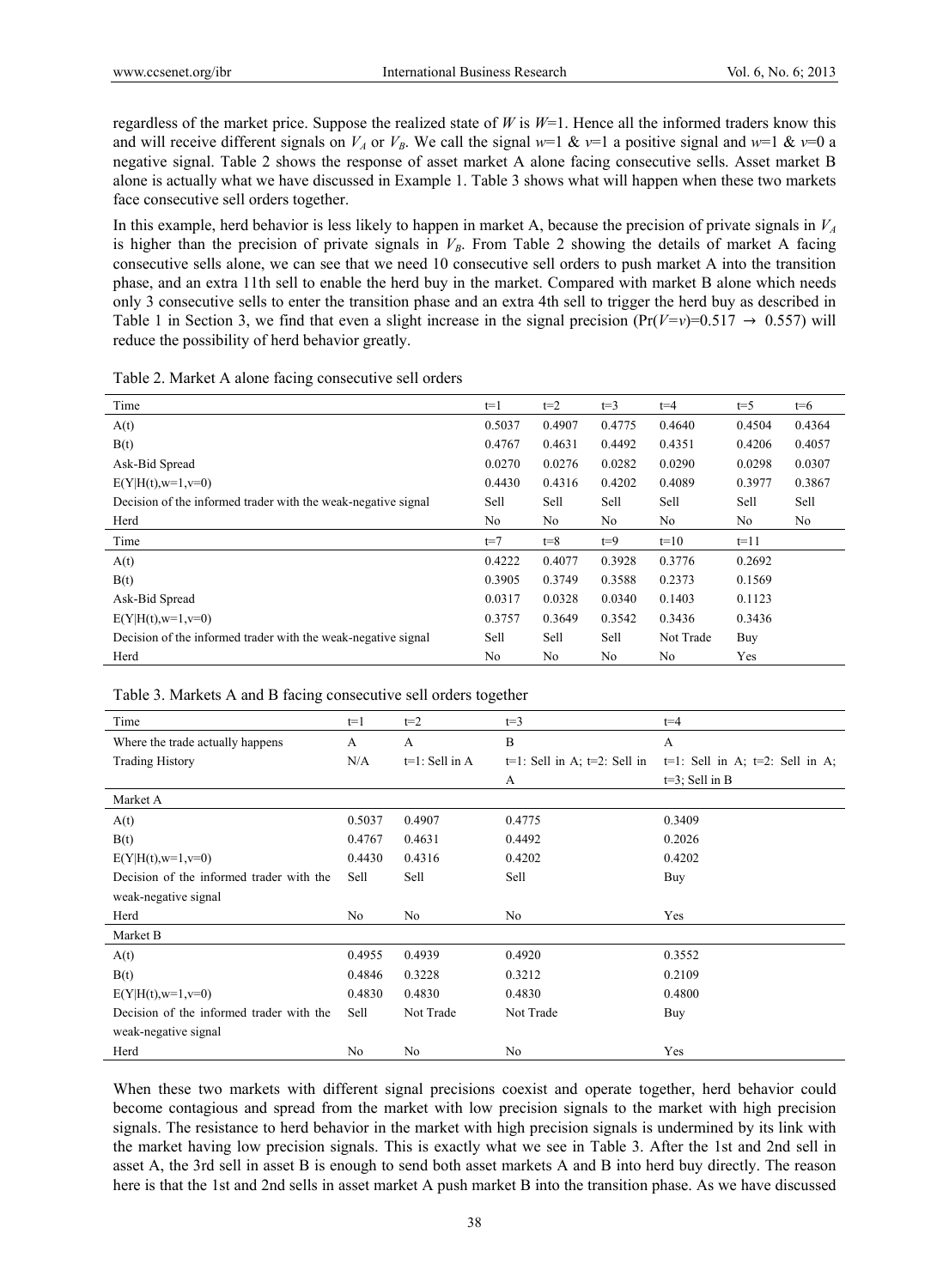in Section 3, the market in the transition phase is very sensitive. Therefore, the 3rd sell in asset market B not only enables the herd in market B itself but also triggers herd behavior in market A since the market maker's belief of *W*=0 is enhanced greatly. Here what happens in the transition phase in one asset market not only substantially impacts this market itself, but also has profound influence on other asset markets linked with this market. In other words, the market with low precision of signals is more vulnerable to herd behavior. This vulnerability is contagious to other linked markets with high information precision.

When we interpret *W* as the firm's production technology strength, the contagion would like to happen at the industry level, since firms in the same industry tend to adopt the same or similar production technology. Little work has been done about the intra-industry contagion phenomenon and the empirical implication of this section remains to be tested in future research. Another potential application of this model is the cross-country examples. For example, in a regional financial crisis, a crash in one country's market can lead to turmoil in its neighboring countries, as investors worry about the overall financial stability of all the countries in the region.

#### **5. Conclusion**

In this paper we develop a rational model explaining the mechanism of market crash and the herd behavior in financial markets. We find a transition phase exists between the normal phase and the herd phase. During the transition phase, the market liquidity deteriorates, marked by larger bid-ask spread and stronger price impact power. The trades presented in the transition phase have substantial influence on the market price. Whether a rebound can happen after the crash depends on the nature of the world, that is, the value of *W* in our model. If *W*=1, a herd buy could happen as the rebound. If *W*=0, the market price will stay stable at the low level with no rebound. Then we extend our analysis into the multiple markets situation to examine the mechanism of contagion. We assume that the precision of the informed trader's signal is different in different markets. High precision will make herd behavior unlikely since the informed will more likely follow his signal than follow the trade history. If we mix the high precision and low precision markets together, we find that herd behavior could be contagious from one market to another. In our example, the sell in the transition phase in the low precision market not only brings this market into herd phase, but also triggers herd behavior in the high precision market.

The theoretical predictions from this model can be tested by empirically examining whether liquidity will dry up during the market crisis, and whether stock return comovement and liquidity commonality will increase in such period. These empirical tests can be conducted either at the industry level or at a broad market level. It also would be interesting to conduct more research into the features of the transition phase and the contagion part. For example, future empirical research work can examine if there is any contagion of the financial crisis cross countries in the same geographic region.

One policy recommendation suggested by this study is that during a financial crisis, the company with weak fundamentals might experience the stock price decrease first. Then, because of the contagion mechanism introduced in this paper, even company with solid fundamentals could also witness rapid stock price decline. Therefore, it highlights the importance of implementing market stabilization procedures to prevent further market panic movements and reduce the impact from financial crisis.

#### **Acknowledgements**

I am grateful for comments from Christopher Avery, Antonio Bernardo, Sushil Bikhchandani, Carla Hayn, Mark Junkunc, Jun Liu, Avanidhar Subrahmanyam, and Peter Zemsky, as well as the seminar participants at Eastern Finance Association conference.

## **References**

- Avery, C., & Zemsky, P. (1998). Multidimensional uncertainty and herd behavior in financial markets. *American Economics Review*, *88*, 724-748.
- Banerjee, A. (1992). A simple model of herd behavior. *Quarterly Journal of Economics*, *107*, 797-818. http://dx.doi.org/10.2307/2118364
- Bekaert, G., Harvey, C., & Lundblad, C. (2007). Liquidity and expected returns: Lessons from emerging markets. *Review of Financial Studies*, *20*, 1783-1831. http://dx.doi.org/10.1093/rfs/hhm030
- Bikhchandani, S., Hirshleifer, D., & Welch, I. (1992). A theory of fads, fashion, custom, and cultural change as informational cascades. *Journal of Political Economy*, *100*, 992-1026. http://dx.doi.org/10.1086/261849
- Bulow, J., & Klemperer, P. (1994). Rational Frenzies and Crashes. *Journal of Political Economy*, *102*, 1-24. http://dx.doi.org/10.1086/261919
- Easley, D., & O'Hara, M. (1992). Time and the process of security price adjustment. *Journal of Finance*, *47*,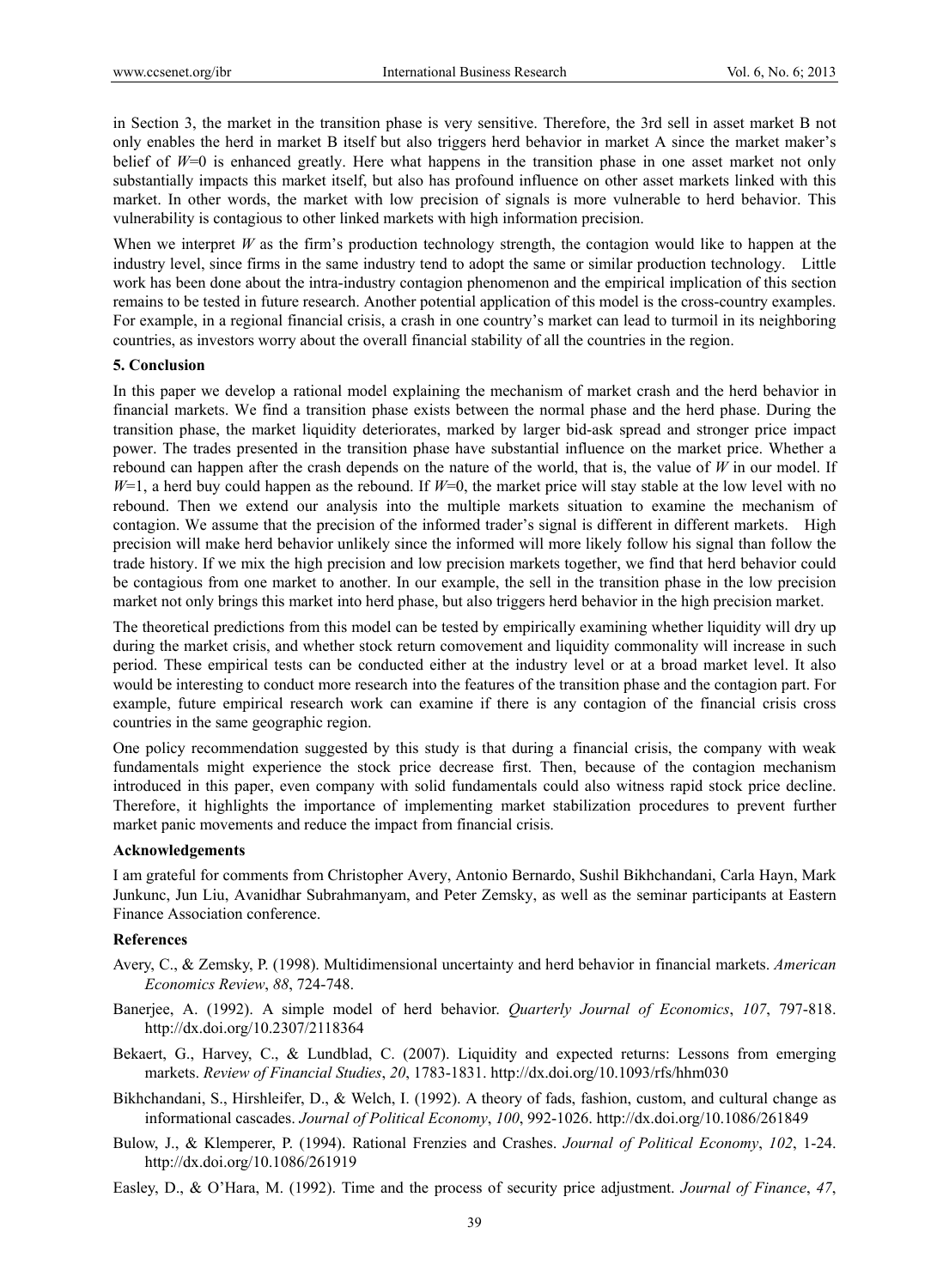576-605. http://dx.doi.org/10.1111/j.1540-6261.1992.tb04402.x

- Glosten, L., & Milgrom, P. (1985). Bid, ask and transaction prices in a specialist market with heterogeneously informed traders. *Journal of Financial Economics*, *14*, 71-100. http://dx.doi.org/10.1016/0304-405X(85)90044-3
- Grinblatt, M., Titman, S., & Wermers, R. (1995). Momentum investment strategies, portfolio performance, and herding: A study of mutual fund behavior. *American Economic Review*, *85*, 1088-1105.
- Kang, W., & Zhang, H. (2012). Measuring liquidity in emerging markets. *Working Paper*.
- Lao, P., & Singh, H. (2011). Herding behaviour in the Chinese and Indian stock markets. *Journal of Asian Economics*, *22*, 495-506. http://dx.doi.org/10.1016/j.asieco.2011.08.001
- Lee, I. (1998). Market crashes and informational avalanches. *Review of Economic Studies*, *65*, 741-759. http://dx.doi.org/10.1111/1467-937X.00066
- Lesmond, D. (2005). Liquidity of emerging markets. *Journal of Financial Economics*, *77*, 411-452. http://dx.doi.org/10.1016/j.jfineco.2004.01.005
- Nofsinger, J., & Sias, R. (1999). Herding and feedback trading by institutional and individual investors. *Journal of Finance*, *54*, 2263-2295. http://dx.doi.org/10.1111/0022-1082.00188
- Ouarda, M., Bouri, A., & Bernard, O. (2013). Herding behavior under markets condition: Empirical evidence on the European financial markets. *International Journal of Economics and Financial Issues*, *3*, 214-228.
- Romer, D. (1993). Rational asset-price movements without news. *American Economic Review*, *83*, 1112-30.
- Scharfstein, D., & Jeremy, S. (1990). Herd behavior and investment. *American Economic Review*, *80*, 465-479.
- Subrahmanyam, A., & Titman, S. (2001). Feedback from stock prices to cash flows. *Journal of Finance*, *56*, 2389-2413. http://dx.doi.org/10.1111/0022-1082.00409
- Trueman, B. (1994). Analyst forecasts and herding behavior. *Review of Financial Studies, 7*, 97-124. http://dx.doi.org/10.1093/rfs/7.1.97

#### **Appendix**

#### **Proof of Proposition 1**

The proof of proposition 1 is straightforward. Given that all the traders are informed and know *W* for sure, the first buy order will let the market maker realize *W*=1, and we come back to the single-dimensional uncertainty case where no herd behavior could happen. If the buy order never comes, it proves that the true state is *W*=0. The market maker is correct to always decrease the price until it approaches zero.

#### **Proof of Proposition 2**

Suppose  $W=1$  and no herd behavior occurs at the beginning. Every sell order will increase  $\phi_0^t$ , the market maker's belief of *W*=0. Because of the existence of uninformed traders, any trade history is possible. So we consider the situation of consecutive sell orders, that is, every incoming order is sell. In this case, as *t* increases,  $\phi_0^t$  will increase. As we know, as  $t \to \infty$ ,  $\phi_0^t \to 1$ . In other words, if we need  $\phi_0^t$  greater than a positive number less than 1, we can do this by assuming finite consecutive sell orders.

Under the assumption that  $W=1$ , in order to enter the transition phase we need:

$$
E(Y \mid w=1, v=0, H_{i}) = \frac{(1-p)\pi_{1}^{i}}{(1-p)\pi_{1}^{i} + p\pi_{0}^{i}} > \frac{\mu\phi_{1}^{i}(1-p)\pi_{1}^{i} + \gamma\phi_{1}^{i}\pi_{1}^{i}}{\mu[\phi_{0}^{i} + \phi_{1}^{i}(p\pi_{0}^{i} + (1-p)\pi_{1}^{i})] + \gamma} = B_{i}
$$
  
\n
$$
\Leftrightarrow (1-p)\{\mu[\phi_{0}^{i} + \phi_{1}^{i}(p\pi_{0}^{i} + (1-p)\pi_{1}^{i})] + \gamma\} > [1-p)\pi_{1}^{i} + p\pi_{0}^{i}][\mu\phi_{1}^{i}(1-p) + \gamma\phi_{1}^{i}]
$$
  
\n
$$
\Leftrightarrow (1-p)\{\mu[\lambda^{i} + (p\pi_{0}^{i} + (1-p)\pi_{1}^{i})] + \gamma\} > [(1-p)\pi_{1}^{i} + p\pi_{0}^{i}][\mu(1-p) + \gamma] \text{ (define } \lambda^{i} = \phi_{0}^{i} / \phi_{1}^{i})
$$
  
\n
$$
\Leftrightarrow (1-p)\mu\lambda^{i} + (1-p)\gamma > \gamma[(1-p)\pi_{1}^{i} + p\pi_{0}^{i}] \Leftrightarrow \lambda^{i} > \frac{\gamma[(1-p)\pi_{1}^{i} + p\pi_{0}^{i}] - \gamma}{(1-p)\mu} - \frac{\gamma}{\mu}
$$

Since  $(1-p)\pi_1' + p\pi_0' < p\pi_1' + p\pi_0' = p$ , as long as  $\chi' > \frac{p}{(1-p)\mu} - \frac{\gamma}{\mu} = \frac{(2p-1)\gamma}{(1-p)\mu}$ V μ γ  $\lambda' > \frac{\gamma p}{(1-p)\mu} - \frac{\gamma}{\mu} = \frac{(2p-1)}{(1-p)}$  $(2p-1)$  $(1-p)\mu \mu (1-p)$ *p p*  $\eta$  *p*  $> \frac{p}{(1-p)\mu} - \frac{\gamma}{\mu} = \frac{(2p-1)\gamma}{(1-p)\mu}$ , i.e.,  $\phi_0' > \frac{\gamma(2p-1)}{\mu(1-p)+\gamma(2p-1)}$  $(2p-1)$  $\frac{\gamma(2p-1)}{\mu(1-p)+\gamma(2p-1)}$  $\phi_0^t > \frac{\gamma(2p-1)}{\mu(1-p) + \gamma(2p-1)}$ , the inequality above is valid. Because  $0 < \frac{\gamma(2p-1)}{\mu(1-p) + \gamma(2p-1)} < 1$ *p*  $\mu(1-p)+\gamma$  $\frac{\gamma(2p-1)}{2}$  < 1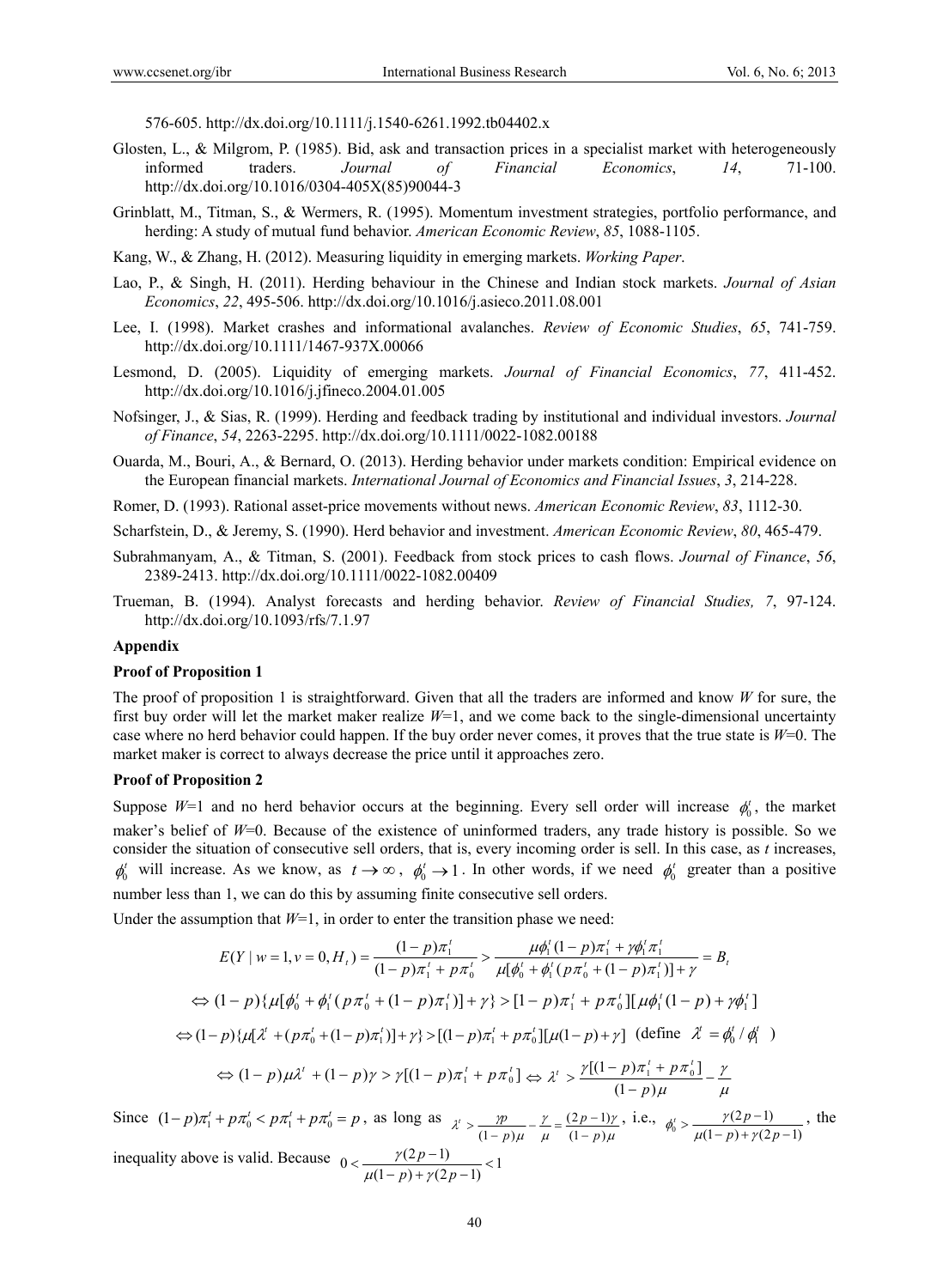we can assume that after finite *n* sells we will have  $E(Y | w = 1, v = 0, H_t) > B_t$  and enter the transition phase.

Now, suppose that at  $t = n$  we enter the transition phase. If  $E(V | w=1, v=0, H_n) > A_n$ , herd behavior occurs directly. If  $E(V | w = 1, v = 0, H_n) < A_n$ , we keep assuming that all the trades arriving after  $t = n$  are still sells. In the transition phase, the market maker can set up the ask price in the following way:  $A_t = (1 - \phi_0^t) A_n^t$  given  $t > n$ , since the market maker knows that under the assumption  $W = 1$ , every sell after  $t = n$  is uninformative.  $A_n^{\dagger}$  is the ask price the market maker would ask at  $t = n$  if he knew  $W = 1$ ,  $1 > A'_n > E(V | w = 1, v = 0, H_n)$ . The informed trader keeps his expectation unchanged since he also knows that with signal  $w = 1$  every sell after  $t = n$  is uninformative. Hence, we need  $A_{t} = (1 - \phi_{0}^{t})A_{n}^{t} < E(V|w=1, v=0, H_{n})$  to enable herd behavior. This is equal to  $\phi_{0}^{t} > 1 - E(V|w=1, v=0, H_{n})/A_{n}^{t}$ . The right side is a finite positive number smaller than 1. Hence, we can assume that after extra *m* sells, at  $t = m + n$ , we have  $\phi_0' > 1 - E(V | w = 1, v = 0, H_n) / A_n$ , which means that a herd buy occurs. We can furthermore assume *V*=0, which means that the herd buy above is actually going in the wrong direction. Therefore, not only herd behavior will happen, but also herding in the wrong direction will happen with strict positive probability.

#### **Proof of Proposition 3**

First, let us use  $A_t^N$  and  $B_t^N$  to represent the ask and bid price in normal phase. Similarly,  $A_t^T$  and  $B_t^T$  are the ask and bid price in transition phase, and  $A_t^H$  and  $B_t^H$  are the ask and bid price in herd phase. Now we show that if at time *t* the market is in normal phase, it is impossible for the market to jump into herd phase directly at *t*+1. We know  $E(V | w_t = 1, v_t = 0, H_t) < B_t^N$  from the assumption that the market is in normal phase at time *t*. If the market jumped into herd phase at  $t+1$ , we must have not only  $E(V|W_{t+1}=1, V_{t+1}=0, H_{t+1}) > A_{t+1}^H$  but also  $E(V | W_{t+1} = 1, V_{t+1} = 0, H_{t+1}) > A_{t+1}^N$ . Otherwise, the market maker would set the ask price as  $A_{t+1}^N$  and the herd buy cannot happen.

We know that in our model only excessive sells can lead the market to herd behavior. Therefore, if the market is in the normal phase at time  $t<sub>1</sub>$ , a buy order or a decision of not to trade cannot trigger the herd behavior, since in normal phase buy order can come from either the informed trader with signal of  $w_t = 1, v_t = 1$  or the uninformed, and the decision of not to trade can come only from the uninformed. Hence, the only possibility for herd behavior to occur is to have a sell at time *t*. But if there is a sell at time *t*, we have  $E(V|W_{t+1}=1, V_{t+1}=0, H_{t+1}) < E(V|W_t=1, V_t=0, H_t)$ , because  $H_{t+1} = {H_t, h_t = Sell}$  includes more negative information than  $H_t$  We have  $B_t^N < A_{t+1}^N$  from  $B_t^N = E(V | H_t = \{h_1, ..., h_{t-1}\}, h_t = Sell)$ ,  $A_{t+1}^N = E(V|H_{t+1} = \{h_1,...,h_{t-1}, h_t = Sell\}, h_{t+1} = Buy)$ , and in the normal phase, a buy from informed trader means his or her signal of  $w = 1 & v = 1$ .

Therefore, we have  $E(V|_{W_{t+1}}=1, v_{t+1}=0, H_{t+1}) < E(V|_{W_t}=1, v_t=0, H_t) < B_t^N < A_{t+1}^N$ , which is contradictory to the requirement above for the market to jump into herd phase directly. The market must stay in the transition phase for at least one period before entering the herd phase, given there is only one risky asset traded in the market.

The pricing formulas in normal phase, transition phase and herd phase in our model are the following.

Normal Phase:  $\mu$ |  $p\pi$ <sub>1</sub> + (1 – p) $\pi$ <sub>0</sub> | +  $\gamma$  $\mu p \pi_1^{\scriptscriptstyle{I}} + \gamma \phi_1^{\scriptscriptstyle{I}} \pi$  $=\frac{\mu p \pi_1^t + \gamma \phi_1^t \pi_1^t}{\mu [\, p \pi_1^t + (1-p) \pi_0^t \, ]+}$  $A_t^N = \frac{\mu p \pi_1^t + \gamma \phi_1^t \pi_1^t}{\mu [p \pi_1^t + (1-p) \pi_0^t] + \gamma} \; ; \; \; \; B_t^N = \frac{\mu \phi_1^t (1-p) \pi_1^t + \gamma \phi_1^t \pi_1^t}{\mu [ \phi_0^t + \phi_1^t (p \pi_0^t + (1-p) \pi_1^t) ] + \gamma}$  $\mu\phi'_1(1-p)\pi_1^t + \gamma\phi'_1\pi$  $=\frac{\mu\phi_{\rm I}^\prime \left(1-p\right)\pi_{\rm I}^{\prime}+\gamma\phi_{\rm I}^{\prime}\pi_{\rm I}^{\prime}}{\mu\left[\phi_{\rm 0}^{\prime}+\phi_{\rm I}^{\prime}\left(\,p\pi_{\rm 0}^{\prime}+\left(1-p\right)\pi_{\rm I}^{\prime}\,\right)\right]+}$  $\gamma_0$  +  $\varphi_1$  ( $P\pi_0$  + (1 –  $P\mu_1$ )  $\frac{\mu \psi_1 (1 - p) \mu_1 + \gamma \psi_1 \mu_1}{\mu_1 + \mu_2 \mu_2 + \mu_3 \mu_1 + \mu_4 \mu_2 + \mu_5 \mu_1 + \mu_6 \mu_2 + \mu_7 \mu_1 + \mu_8 \mu_2 + \mu_9 \mu_1 + \mu_9 \mu_1 + \mu_1 \mu_2 + \mu_1 \mu_3 + \mu_1 \mu_4 + \mu_1 \mu_5 + \mu_1 \mu_6 + \mu_1 \mu_7 + \mu_1 \mu_8 + \mu_1 \mu_8 + \mu_1 \mu_9 + \mu_1 \mu_1 + \mu_1 \mu_2 + \mu_1 \mu$  $B_t^N = \frac{\mu \phi_1^l (1-p) \pi_1^l + \gamma \phi_1^l \pi_1^l}{\mu [\phi_0^l + \phi_1^l (p \pi_0^l + (1-p) \pi_1^l)] + \gamma};$ 

Transition Phase:  $\mu$ |  $p\pi$ <sub>1</sub> +  $(1-p)\pi$ <sub>0</sub> | +  $\gamma$  $\mu p \pi_1^t + \gamma \phi_1^t \pi$  $=\frac{\mu p \pi_1^t + \gamma \phi_1^t \pi_1^t}{\mu [\,p \pi_1^t + (1-p) \pi_0^t \,]\,+}$  $A_t^T = \frac{\mu p \pi_1^t + \gamma \phi_1^t \pi_1^t}{\mu p \pi_1^t + (1-p) \pi_0^t + \gamma}$ ;  $B_t^T = \frac{\mu^* 0 + \gamma \phi_1^t \pi_1^t}{\mu + \gamma} = \frac{\gamma \phi_1^t \pi_1^t}{\mu + \gamma}$  $\gamma \phi_1^r \pi$  $\mu$  +  $\gamma$  $B_t^T = \frac{\mu^* 0 + \gamma \phi_1^t \pi_1^t}{\mu + \gamma} = \frac{\gamma \phi_1^t \pi_1^t}{\mu + \gamma};$ 

Herd Phase:  $\mu[p\pi_1 + (1-p)\pi_0] + \gamma$  $\mu[p\pi_1' + (1-p)\pi_0']\pi_1' + \gamma\phi_1'\pi$  $=\frac{\mu[p\pi_1^l+(1-p)\pi_0^l]\pi_1^l+\mu_2^l}{\mu[p\pi_1^l+(1-p)\pi_0^l]+}$  $1 + (1 - p)\mu_0$  $\frac{1 + (1 - p)\mu_0 \mu_1 + \gamma \varphi_1 \mu_1}{n\pi^t + (1 - p)\pi^t \mu_1}$  $A_t^H = \frac{\mu[p\pi_1^l + (1-p)\pi_0^l]\pi_1^l + \gamma\phi_1^l\pi_1^l}{\mu[p\pi_1^l + (1-p)\pi_0^l] + \gamma} ;\;\; B_t^H = \frac{\mu^*0 + \gamma\phi_1^l\pi_1^l}{\mu + \gamma} = \frac{\gamma\phi_1^l\pi_1^l}{\mu + \gamma}$  $\gamma \phi_1^r \pi$  $\mu$  +  $\gamma$  $B_t^H = \frac{\mu^* 0 + \gamma \phi_1^t \pi_1^t}{\mu + \gamma} = \frac{\gamma \phi_1^t \pi_1^t}{\mu + \gamma}.$ 

But we don't rely on the specific form of these formulas to complete the proof of the existence of the transition phase. This should be a nice point since this result is robust in different model settings.

#### **Proof of Proposition 4**

The bid-ask spread in different phases are written as the following.

Normal Phase:  $\mu[\phi_0^t + \phi_1^t (p\pi_0^t + (1-p)\pi_1^t)] + \gamma$  $\mu\phi_1^{\scriptscriptstyle\! L}(1\!-\!p)\pi_1^{\scriptscriptstyle\! L}+\gamma\phi_1^{\scriptscriptstyle\! L}\pi$  $\mu$ |  $p\pi$ <sub>1</sub> + (1 – p) $\pi$ <sub>0</sub> | +  $\gamma$  $\mu p \pi_1^{\scriptscriptstyle\! L} + \gamma \phi_1^{\scriptscriptstyle\! L} \pi$  $\Sigma_t^N = A_t^N - B_t^N = \frac{\mu p \pi_1' + \gamma \phi_1' \pi_1'}{\mu \left[ p \pi_1' + (1-p) \pi_0' \right] + \gamma} - \frac{\mu \phi_1' \left( 1-p \right) \pi_1' + \gamma \phi_1' \pi_1'}{\mu \left[ \phi_0' + \phi_1' \left( p \pi_0' + (1-p) \pi_1' \right) \right] + \gamma}$  $\frac{\mu p \pi_1 + p q_1 \pi_1}{\left[ p \pi_1' + (1-p) \pi_0' \right] + \gamma} - \frac{\mu q_1 (1-p) \pi_1 + p q_1 \pi_1}{\mu [\phi_0' + \phi_1' (p \pi_0' + (1-p) \pi_1']}.$  $1 + (1 - p)\mu_0$ 1 1 1 *t t t t*  $t(1 - r) = t + \omega t^t = t$  $t + (1 - \epsilon)$  $\mathcal{H}_t^N = A_t^N - B_t^N = \frac{\mu p \pi_1' + \gamma \phi_1' \pi_1'}{\mu p \pi_1' + (1-p) \pi_0' + \gamma} - \frac{\mu \phi_1' (1-p) \pi_1' + \gamma \phi_1'}{\mu p \phi_1' + \phi_1' (p \pi_0' + (1-p))}$ *p*  $A_t^N - B_t^N = \frac{\mu p \pi_1^t + \gamma \phi}{\mu \left[ p \pi_1^t + (1 - p)\right]}$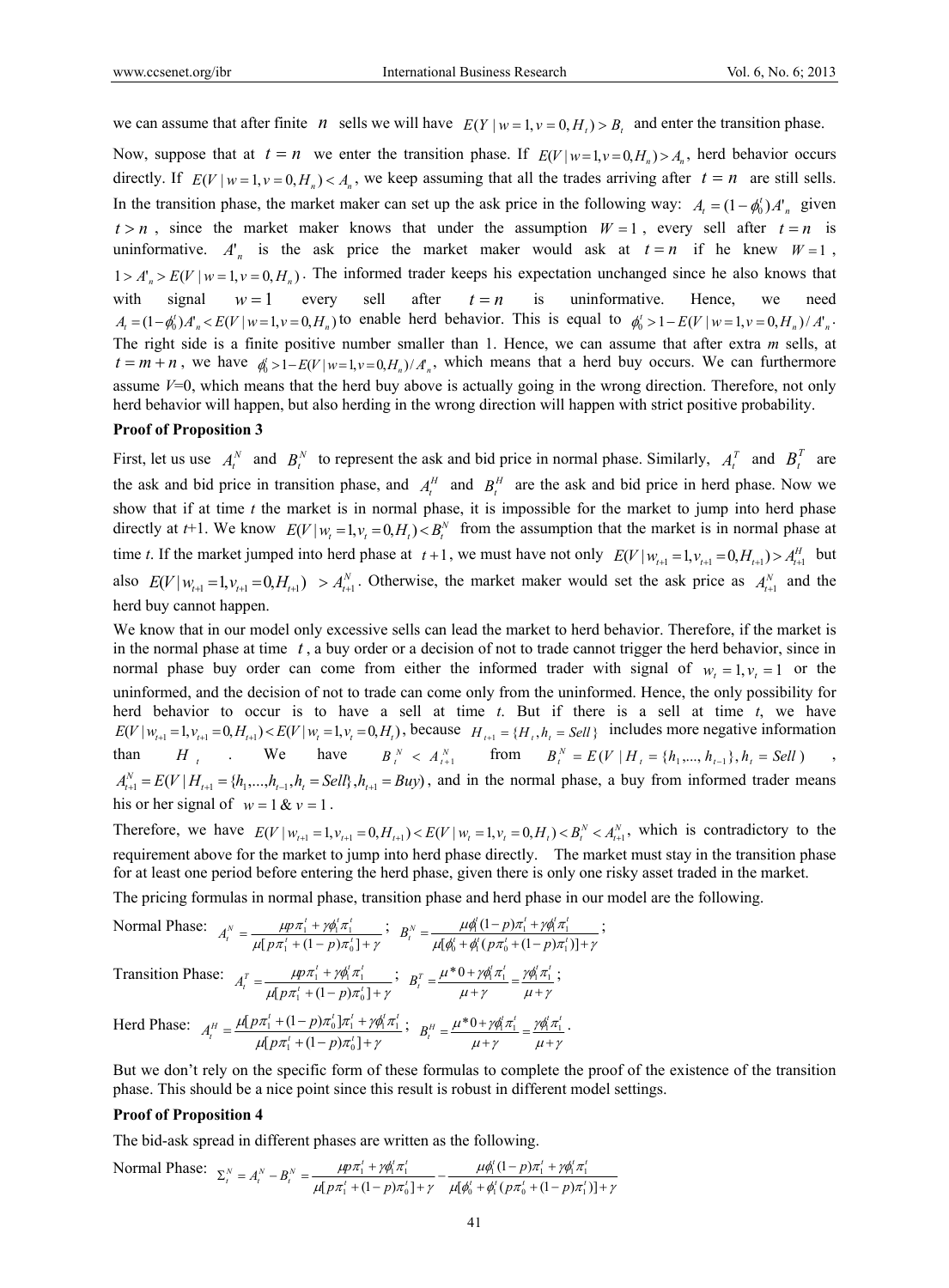Transition Phase:  $\mu$  +  $\gamma$  $\gamma \phi_1^t \pi$  $\mu[p\pi_1 + (1-p)\pi_0] + \gamma$  $\Sigma_t^T = A_t^T - B_t^T = \frac{\mu p \pi_1^t + \gamma \phi_1^t \pi_1^t}{\mu \left[ p \pi_1^t + (1-p) \pi_0^t \right] + \gamma} - \frac{\gamma \phi_1^t \pi_1^t}{\mu + \gamma}$  $t + (1 - n)\pi^t$  $\frac{d}{dt}^T = A_t^T - B_t^T = \frac{\mu p \pi_1^t + \gamma \phi_1^t \pi_1^t}{\mu \left[ p \pi_1^t + (1-p) \pi_0^t \right] + \gamma} - \frac{\gamma \phi_1^t \pi_1^t}{\mu + \gamma}$  $1 + (1 - P) \mu_0$  $\frac{\mu p \pi_1 + p \varphi_1 \pi_1}{[p \pi_1^t + (1-p) \pi_0^t]}$ 

Herd Phase:  $\mu$  +  $\gamma$  $\gamma \phi_1' \pi$  $\mu[p\pi_1 + (1-p)\pi_0] + \gamma$  $\Sigma_t^H = A_t^H - B_t^H = \frac{\mu [p \pi_1' + (1-p) \pi_0'] \pi_1' + \gamma \phi_1' \pi_1'}{\mu [p \pi_1' + (1-p) \pi_0'] + \gamma} - \frac{\gamma \phi_1' \pi_1'}{\mu + \gamma}$  $t + (1 - n)\pi^t$  $\frac{d}{dt} H = A_t^H - B_t^H = \frac{\mu [p \pi_1^t + (1-p) \pi_0^t] \pi_1^t + \gamma \phi_1^t \pi_1^t}{\mu [p \pi_1^t + (1-p) \pi_0^t] + \gamma} - \frac{\gamma \phi_1^t \pi_1^t}{\mu + \gamma}$  $1 + (1 - p)\mu_0$  $_1$  +  $($ 1 –  $p$  $)$  $\mu$ <sub>0</sub>  $\mu$ <sub>1</sub> +  $\gamma$  $\varphi$ <sub>1</sub> $\mu$ <sub>1</sub>  $[p\pi_1^t + (1-p)\pi_0^t]$  $[p\pi_1^t + (1-p)\pi_0^t]$ 

 $\Sigma_t^T > \Sigma_t^H$  can be proven by  $\Sigma_t^T > \Sigma_t^H \Leftrightarrow A_t^T > A_t^H \Leftrightarrow \mu p \pi_1' > \mu [p \pi_1' + (1-p) \pi_0' ] \pi_1' \Leftrightarrow p > p \pi_1' + (1-p) \pi_0'$  $\Rightarrow$  *p* > 1 - *p*, which is obvious by *p* = Pr(*V* = *v*) > 0.5. And  $\Sigma_t^T > \Sigma_t^N$  is the equivalent of  $B_t^T < B_t^N$ , which can be proven by  $\mu[\phi_0^t + \phi_1^t(p\pi_0^t + (1-p)\pi_1^t)] + \gamma$   $\leq \mu[\phi_0^t + \phi_1^t(p\pi_0^t + p\pi_1^t)] + \gamma = \mu(\phi_0^t + \phi_1^t p) + \gamma$  $< \mu(\phi_0^t + \phi_1^t) + \gamma = \mu + \gamma$  and  $\mu\phi_1^t(1-p)\pi_1^t + \gamma\phi_1^t\pi_1^t > \gamma\phi_1^t\pi_1^t$ .

## **Proof of Proposition 5**

(i) Suppose at time *t* a buy order comes to the market. After the execution of this buy order, the market maker will adjust the price quote correspondingly. The price adjusting comes from the change of the market maker's assessed distribution on *W* and *V*, that is, the revision of  $\phi_i^t$  and  $\pi_i^t$ . During the normal phase and transition phase we have

$$
\phi_{1,N}^{t+1} = \phi_{1,T}^{t+1} = \frac{\mu + \gamma \phi_1^t}{\mu + \gamma} = \phi_1^t + \lambda \phi_0^t \quad \text{(with } \lambda = \frac{\mu}{\mu + \gamma} > 0 \text{) and}
$$
\n
$$
\pi_{1,N}^{t+1} = \pi_{1,T}^{t+1} = \frac{\mu \pi_1^t p + \gamma \pi_1^t}{\mu [\pi_1^t p + \pi_0^t (1-p)] + \gamma} = (1+\delta)\pi_1^t \quad \text{(with } \delta = \frac{\mu \pi_0^t (2p-1)}{\mu [\pi_1^t p + \pi_0^t (1-p)] + \gamma} > 0 \text{). In the herd phase we still have}
$$
\n
$$
\phi_{1,N}^{t+1} = \frac{\mu + \gamma \phi_1^t}{\mu + \gamma} = \phi_1^t + \lambda \phi_0^t, \text{ but } \pi_{1,N}^{t+1} \text{ is the same as } \pi_1^t, \text{ since during the herd phase the informed buy only}
$$

because they receive the clear signal *w*=1, regardless of their noisy signal *v*.

We rewrite 
$$
A_t^T
$$
,  $A_t^N$  as  $A_t^T = A_t^N = \frac{\mu p \pi_1^T + \gamma \phi_1^T \pi_1^T}{\mu [p \pi_1^T + (1 - p) \pi_0^T] + \gamma} = \frac{\mu p \pi_1^T + \gamma \phi_1^T \pi_1^T}{\mu [(2p - 1) \pi_1^T + (1 - p)] + \gamma} = \frac{\mu p \pi_1^T + \gamma \phi_1^T \pi_1^T}{K_1 \pi_1^T + K_2}$  with   
\n $K_1 = \mu (2p - 1)$  and  $K_2 = \mu (1 - p) + \gamma$ 

Hence we have  $\Delta A_t^T = \Delta A_t^N = A_{t+1}^T - A_t^T = \frac{\mu p \pi_1 + \gamma \varphi_1}{\mu p \pi_1 + \gamma \varphi_1} \frac{\pi_1}{\pi_1} - \frac{\mu p \pi_1 + \gamma \varphi_1 \pi_1}{\mu p \pi_1 + \gamma \varphi_1 \pi_1}$  $\mu p \pi_1^t + \gamma \phi_1^t \pi$  $\mu \left[ p \pi_1 + (1-p) \pi_0 \right] + \gamma$  $\mu p \pi_1^{\iota+1} + \gamma \phi_1^{\iota+1} \pi$  $\frac{\mu p \pi_1^{t+1} + \gamma \phi_1^{t+1} \pi_1^{t+1}}{+\left(1-p\right) \pi_0^{t+1} + \gamma} - \frac{\mu p \pi_1^{t} + \gamma \phi_1^{t} \pi_1^{t}}{\mu \left[p \pi_1^{t} + \left(1-p\right) \pi_0^{t}\right] + \gamma}$  $+1$   $(1 - \pi) = t$  $+1$   $\frac{1}{2}$   $\frac{1}{2}$   $t+1$   $\frac{1}{2}$   $t+1$  $[p\pi_1^{t+1} + (1-p)\pi_0^{t+1}] + \gamma$   $\mu[p\pi_1^t + (1-p)\pi_0^t]$  $\frac{1}{\mu_1^{t+1} + (1-p)\pi_0^{t+1} + \gamma} - \frac{\mu_1^{t+1} + \gamma \varphi_1^{t+1}}{\mu(p\pi_1^t + (1-p)\pi_0^t)}$  $\frac{1}{1}$   $\frac{1}{1}$   $\frac{1}{1}$   $\frac{1}{1}$   $\frac{1}{1}$   $\frac{1}{1}$   $\frac{1}{1}$   $\frac{1}{1}$   $\frac{1}{1}$   $\frac{1}{1}$   $\frac{1}{1}$   $\frac{1}{1}$   $\frac{1}{1}$   $\frac{1}{1}$   $\frac{1}{1}$   $\frac{1}{1}$   $\frac{1}{1}$   $\frac{1}{1}$   $\frac{1}{1}$   $\frac{1}{1}$   $\frac{1}{1}$   $\frac{1}{1}$   $t \rightarrow \mu t$  *t*  $t$  $t+1$  **(1**  $t \ge 0$  $t+1$  *t*  $\cdots$  *t*  $t+1$   $\cdots$  $p\pi_1^t + (1-p)$ *p*  $p\pi_1^{t+1} + (1-p)$ *p*

$$
= \frac{\mu p \pi_1^{t+1} + \gamma \phi_1^{t+1} \pi_1^{t+1}}{K_1 \pi_1^{t+1} + K_2} - \frac{\mu p \pi_1^{t} + \gamma \phi_1^{t} \pi_1^{t}}{K_1 \pi_1^{t} + K_2}
$$
  
\n
$$
= \frac{[\mu p(1+\delta)\pi_1^{t} + \gamma(\phi_1^{t} + \lambda \phi_0^{t})(1+\delta)\pi_1^{t}][K_1 \pi_1^{t} + K_2] - [\mu p \pi_1^{t} + \gamma \phi_1^{t} \pi_1^{t}][K_1(1+\delta)\pi_1^{t} + K_2]}{[K_1(1+\delta)\pi_1^{t} + K_2][K_1 \pi_1^{t} + K_2]}
$$
  
\n
$$
= \frac{(\mu p + \gamma \phi_1^{t})K_2 \delta \pi_1^{t} + \gamma \lambda \phi_0^{t}(1+\delta) \pi_1^{t}(K_1 \pi_1^{t} + K_2)}{[K_1(1+\delta)\pi_1^{t} + K_2][K_1 \pi_1^{t} + K_2]}
$$

$$
\frac{K_1(1+\delta)\pi_1' + K_2 \left[ \left[ K_1 \pi_1' + K_2 \right] \right]}{[K_1(1+\delta)\pi_1' + K_2 \left[ \left[ K_1 \pi_1' + K_2 \right] \right]}
$$

Also we have 
$$
\Delta A_t^H = A_{t+1}^H - A_t^H = \frac{\gamma \pi_1^t (\phi_1^{t+1} - \phi_1^t)}{\mu [p \pi_1^t + (1 - p) \pi_0^t] + \gamma} = \frac{\gamma \pi_1^t \lambda \phi_0^t}{\mu [(2p - 1) \pi_1^t + (1 - p)] + \gamma} = \frac{\gamma \pi_1^t \lambda \phi_0^t}{K_1 \pi_1^t + K_2}
$$
  
\nHence 
$$
\Delta A_t^T > \Delta A_t^H \Leftrightarrow \frac{(\mu p + \gamma \phi_1^t) K_2 \delta \pi_1^t + \gamma \lambda \phi_0^t (1 + \delta) \pi_1^t (K_1 \pi_1^t + K_2)}{[K_1 (1 + \delta) \pi_1^t + K_2] \cdot [K_1 \pi_1^t + K_2]} > \frac{\gamma \pi_1^t \lambda \phi_0^t}{K_1 \pi_1^t + K_2}
$$

$$
\Leftrightarrow \frac{(\mu p + \gamma \phi_1^t) K_2 \delta \pi_1^t + \gamma \lambda \phi_0^t (1 + \delta) \pi_1^t (K_1 \pi_1^t + K_2)}{[K_1 (1 + \delta) \pi_1^t + K_2] \cdot [K_1 \pi_1^t + K_2]} > \frac{\gamma \pi_1^t \lambda \phi_0^t [K_1 (1 + \delta) \pi_1^t + K_2]}{[K_1 \pi_1^t + K_2] \cdot [K_1 \pi_1^t + K_2] \cdot [K_1 \pi_1^t + K_2]} = \frac{\gamma \pi_1^t \lambda \phi_0^t [K_1 (1 + \delta) \pi_1^t + K_2]}{K_1 \pi_1^t + K_2} \Leftrightarrow \delta K_2 > 0
$$

which is obviously true.

 $\Delta B_t^T = \frac{\gamma}{\mu + \gamma} [(\phi_1' + \lambda \phi_0') (1 + \delta) \pi_1' - \phi_1' \pi_1'] \cdot \Delta B_t^H = \frac{\gamma}{\mu + \gamma} [(\phi_1' + \lambda \phi_0') \pi_1' - \phi_1' \pi_1'] \cdot \text{Therefore } \Delta B_t^T > \Delta B_t^H \text{ can be derived}$ from the obvious fact  $1 + \delta > 1$ .

There is no monotonous result about the inequality between  $\Delta B_t^T$  and  $\Delta B_t^N$ .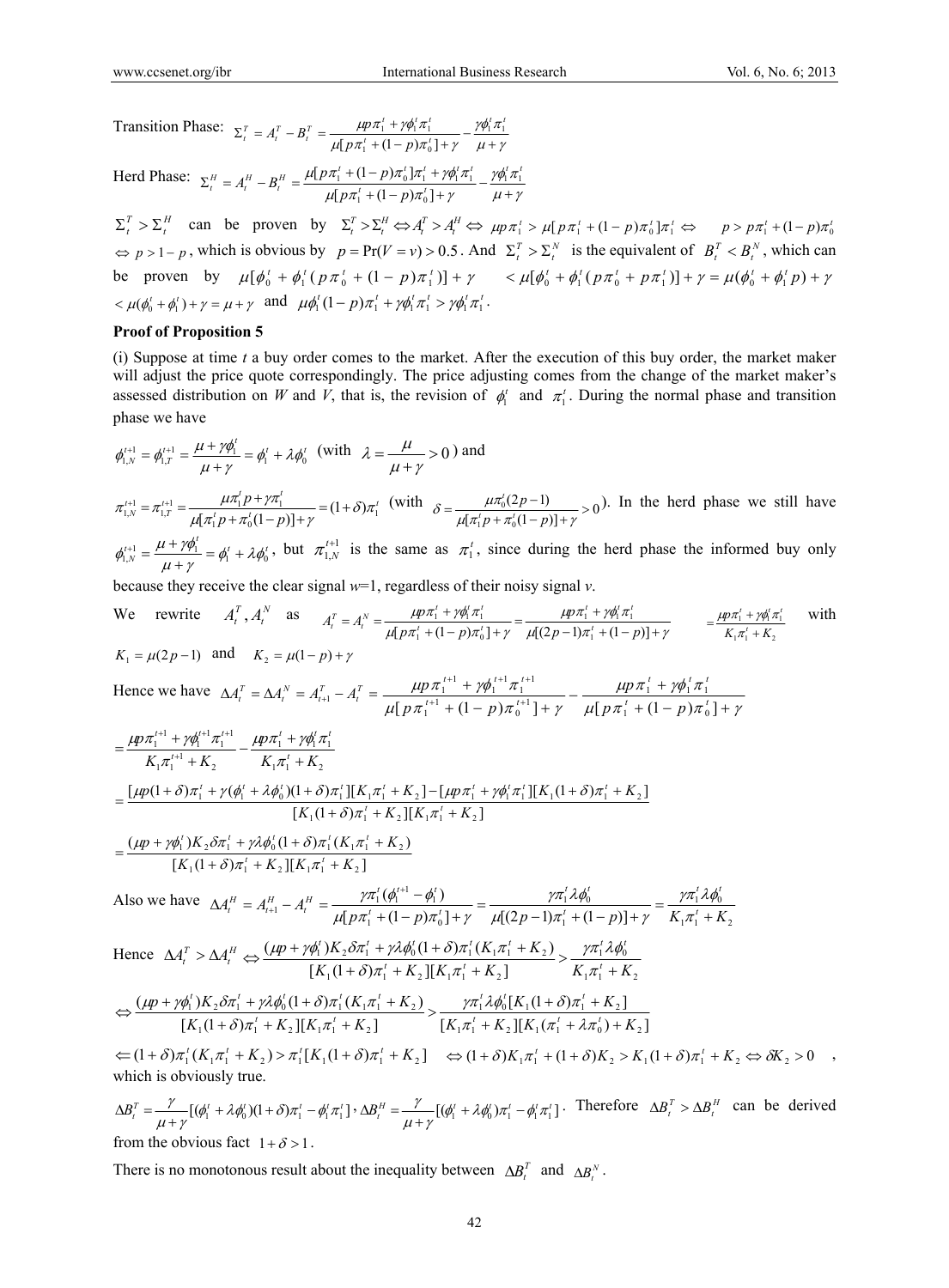(ii) Suppose at time *t* a sell order comes to the market.

In the normal phase we have 
$$
\phi_{1,N}^{t+1} = \frac{\mu \phi_1^t (p \pi_0^t + (1 - p) \pi_1^t) + \gamma \phi_1^t}{\mu [\phi_0^t + \phi_1^t (p \pi_0^t + (1 - p) \pi_1^t)] + \gamma} = (1 - \rho_1) \phi_1^t
$$
 (with

$$
\rho_1 = \frac{\mu \phi_0^t [(1-p)\pi_0^t + p\pi_1^t] + \gamma}{\mu [\phi_0^t + \phi_1^t (p\pi_0^t + (1-p)\pi_1^t)] + \gamma}
$$
 and 
$$
\pi_{1,N}^{t+1} = \frac{\mu \pi_1^t (1-p) + \gamma \pi_1^t}{\mu [p\pi_0^t + (1-p)\pi_1^t] + \gamma} = (1-\delta)\pi_1^t
$$
 (with

 $\frac{\mu n_0 (2p-1)}{[p \pi_0^t + (1-p) \pi_1^t] + \gamma} > 0$  $(2p-1)$  $\delta = \frac{\mu \pi_0^t (2p-1)}{\mu [p \pi_0^t + (1-p) \pi_1^t] + \gamma}$  $p\pi_0^t$  + (1 – p  $\frac{p-1}{(p-1)\pi}$ ,  $\frac{1}{(p+1)^2} > 0$ . During the transitional phase and herd phase we have  $\phi_{1,T}^{t+1} = \phi_{1,H}^{t+1} = \frac{1}{(p+1)^2} \phi_1^{t+1}$  $\phi_{1,T}^{t+1} = \phi_{1,H}^{t+1} = \frac{\gamma}{\mu + \gamma}$  $\tau_1 = (1 - \rho_2)\phi_1^t$ , with  $\rho_2 = \frac{\mu}{\mu + \gamma} > \rho_1 > 0$  and  $\pi_{1,T}^{t+1} = \pi_{1,H}^{t+1} = \pi_1^t$ , since during the herd and transition phase the

informed act upon only because they receive the clear signal *w*=1, regardless of their noisy signal *v*.

Please remember now  $|\Delta A_t| = A_t - A_{t+1}$  and  $|\Delta B_t| = B_t - B_{t+1}$  since the market maker will decrease the price when the just-presented order is sell. Hence we have  $|\Delta A_t^T| = |\Delta A_t^H| = \frac{\gamma \rho_2 \phi_1 \pi_1}{\mu [\rho \pi_1' + (1 - \rho) \pi_0'] + \gamma}$  $\gamma \rho_2 \phi_1^T \pi$  $\frac{p_2\psi_1\pi_1}{[p\pi_1^t+(1-p)\pi_0^t]+}$ *t t*  $p\pi_1^t + (1-p)$ . When we

compare  $|\Delta A_t^T|$  and  $|\Delta A_t^N|$ , we should notice that if we hold everything else equal, we have  $A_t^T = A_t^N$ . So we need only to compare  $A_{t+1}^T$  and  $A_{t+1}^N$  in order to tell the inequality of  $|\Delta A_t^T|$  and  $|\Delta A_t^N|$ . In the transition phase the sell can only come from the informed with signal  $w=0$ , the very bad news, while in the normal phase the sell is from the very bad news or the bad news. So it is obviously that  $A_{t+1}^T < A_{t+1}^N$ , which means  $\Delta A_t^T$  $\left|\Delta A_t^N\right|$ . We also have  $\left|\Delta B_t^T\right| = \left|\Delta B_t^H\right|$  because the pricing formula and the update of  $\phi_1^T$  and  $\pi_1^T$  are exactly the same. Again, there is no monotonous result about the inequality between  $\Delta B_t^T$  and  $\Delta B_t^N$ .

#### **Proof of Proposition 6**

It is straightforward to understand that during the normal and herd phase the arrival of the agents who decide not to trade will not cause any change in the price quote, since these agents can only be uninformed traders who bring no new information about the asset payoff. In the transition phase, however, the informed trader with signal  $w = 1 \& v = 0$  will not trade, while they do bring new information about the asset payoff to the market maker. Hence the price will change correspondingly. After the arrival of a no-trading agent in the transition phase, the market maker will adjust his assessed distribution on *W* and *V* as

$$
\phi_{1}^{i+1} = \frac{\mu[(1-p)\pi_{1}^{i} + p\pi_{0}^{i}] + \gamma\phi_{1}^{i}}{\mu[(1-p)\pi_{1}^{i} + p\pi_{0}^{i}] + \gamma}
$$
 In order to simplify the calculation, we define  
\n
$$
\beta_{0}^{i} = p\pi_{0}^{i} + (1-p)\pi_{1}^{i} + p\pi_{0}^{i}] + \gamma
$$
\n
$$
\beta_{0}^{i} = p\pi_{0}^{i} + (1-p)\pi_{1}^{i} \text{ and } \beta_{1}^{i} = (1-p)\pi_{0}^{i} + p\pi_{0}^{i} + \gamma\pi_{1}^{i}.
$$
 It is easy to conclude that  $1-p < \beta_{0}^{i}, \beta_{1}^{i} < p$  Then we rewrite  
\n
$$
\phi_{1}^{i+1} = \frac{\mu\beta_{0}^{i} + \gamma\phi_{1}^{i}}{\mu\beta_{0}^{i} + \gamma} = \phi_{1}^{i} + g\phi_{0}^{i} \text{ (with } g = \frac{\mu\beta_{0}^{i}}{\mu\beta_{0}^{i} + \gamma} > 0) \text{ and } \pi_{1}^{i+1} = \frac{\mu(1-p)+\gamma}{\mu\beta_{0}^{i} + \gamma} \pi_{1}^{i} = (1-\delta)\pi_{1}^{i} \text{ (with } \delta = \frac{\mu\pi_{0}^{i}(2p-1)}{\mu\beta_{0}^{i} + \gamma} > 0).
$$
\nHence  $B_{i+1}^{T} = \frac{\gamma\phi_{1}^{i+1}\pi_{1}^{i+1}}{\mu + \gamma} = \frac{\gamma}{\mu + \gamma}(\phi_{1}^{i} + g\phi_{0}^{i})(1-\delta)\pi_{1}^{i} = \frac{\gamma\phi_{1}^{i}\pi_{1}^{i}}{\mu\beta_{0}^{i} + \gamma} (1 + g\phi_{0}^{i} / \phi_{1}^{i})(1-\delta) = (1 + g\phi_{0}^{i} / \phi_{1}^{i})(1-\delta)B_{i}^{T}$   
\n
$$
\therefore B_{i+1}^{T} > B_{i}^{T} \Leftrightarrow (1 + g\frac{\phi_{0}^{i}}{\phi_{1}^{i}})(1-\delta) > 1 \Leftrightarrow 1 + g\frac{\phi_{0}^{i}}{\phi_{1}^{i}} > \frac{1}{1-\delta}
$$